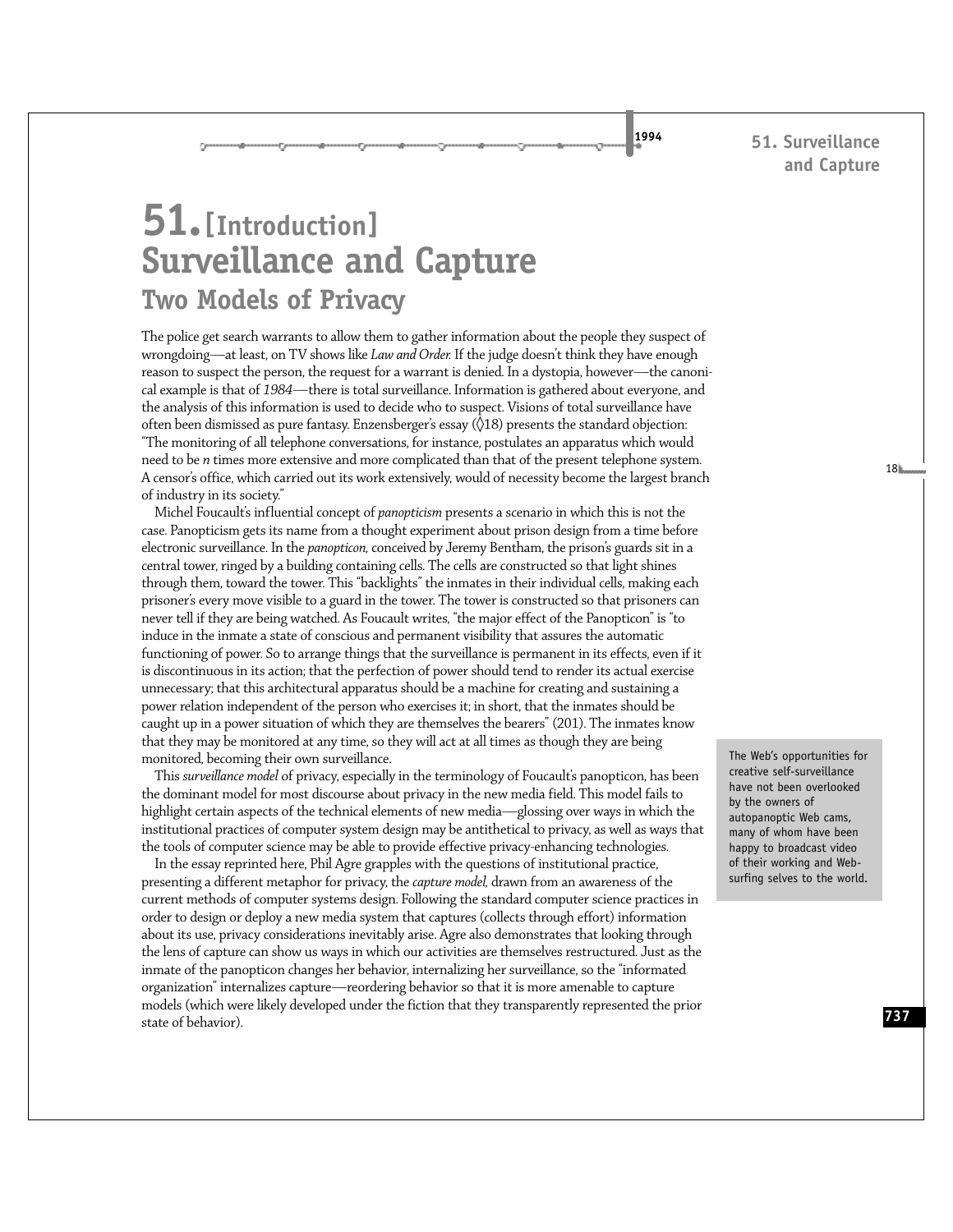Agre's description of the capture model greatly contributes to understanding privacy issues, but as he emphasizes in this selection, the capture model does not render surveillance an outmoded idea. Different scenarios with implications for privacy are now playing out—some best understood through the surveillance model and some best understood as capture—in the use and development of new media.

#### The capture of private information is accelerating as computing becomes ever more integrated with our life processes and spaces, whether in the guise of Web forms, swipe cards, or the implanting of computers and tracking devices under the rubric of "ubiquitous computing." For this integration to be effective, the computer must "know" about the situation into which it is integrated. That is, the computer system must be designed to contain a model of the activities taking place. The standard computer systems design methodology is to analyze these processes in ever more fine-grained levels of detail. In the capture model, the more detailed the information, the more computational processes can analyze and augment the activity, and therefore the more potentially fruitful the results of introducing computing into the situation. The information provided through capture in systems development may have quite positive results, and—as is not the case with the surveillance model—is seldom considered as harmful to the party whose information is captured.

In a further difference from the surveillance model, which imagines the results of all information collection destined for the central repository of a "Big Brother," the capture model understands information to go in many directions, and for many purposes. A delivery service may capture information about drivers, handlers, senders, receivers, the packages that pass through their hands, and the vehicles in which they are transported. A bank may capture information about tellers, borrowers, depositors, loan officers, and the money that (virtually) passes through their hands. An individual may use a handheld computer and personal information management (PIM) software to organize and categorize interactions with work, family, and friends. The capture model helps to explain, more clearly than a surveillance concept might, how the gathering of such information has benefits as well as privacy implications and work-restructuring implications, even if the individual in question is not continually under observation. A delivery driver may also use PIM software to schedule a deposit of money at the bank, and the three "captured" events (vehicle movement, PIM task completion, bank account activity) will not immediately be correlated, because the three pieces of information do not initially exist in the same context. Increasing correlation of this sort is, however, an acknowledged corporate goal.

Controversies over Web site cookies are one topic that has highlighted how the new media environment is filled with corporate attempts to build profiles of customers and other visitors from captured data—which are then used to target-market, and are sold and traded. Such tracking has generally been discussed in terms of "surveillance-style" monitoring of shopping activity. Web users aren't particularly happy about this, considered either way. Unlike many capture subjects discussed by Agre, neither users nor their employers see these actions, whether viewed as capture or surveillance, to be particularly beneficial. For example, the company DoubleClick received strong protest in response to its public plans to merge a large consumer database it had purchased with the information it has collected by serving advertisements (and cookies) on many Web sites. Such practices, however, are quietly continuing. The issue is hard to understand in terms of the "Big Brother" surveillance of *1984* or the self-surveillance encouraged by the panoptic model. It can be seen, instead, as the organization of personal information as a commodity. As Roger Clarke and others have explicated, such organization is objectionable not simply because we don't like calls from telemarketers, or because we like to keep some things about ourselves to ourselves. It is also objectionable because of the way we exist as social beings—managing our personae in the public world by deciding what to disclose, and to whom. Cookies don't simply threaten the security of our credit card data, they also compromise our ability to manage how we present and define ourselves.

Organizations such as the NSA acquire vast amounts of information about our society. The Echelon system, as the ACLU's *Echelon Watch* reports, monitors "as many as 3 billion communications everyday, including phone calls, e-mail messages, Internet downloads, satellite transmissions" in the United States, the United Kingdom, Canada, Australia and New Zealand. After such data is collected it is scanned for unusual flows, pre-defined keywords, or emergent patterns. The information found is used not only against targets chosen in advance (which reportedly include suspected terrorists and

#### **theNEWMEDIAREADER**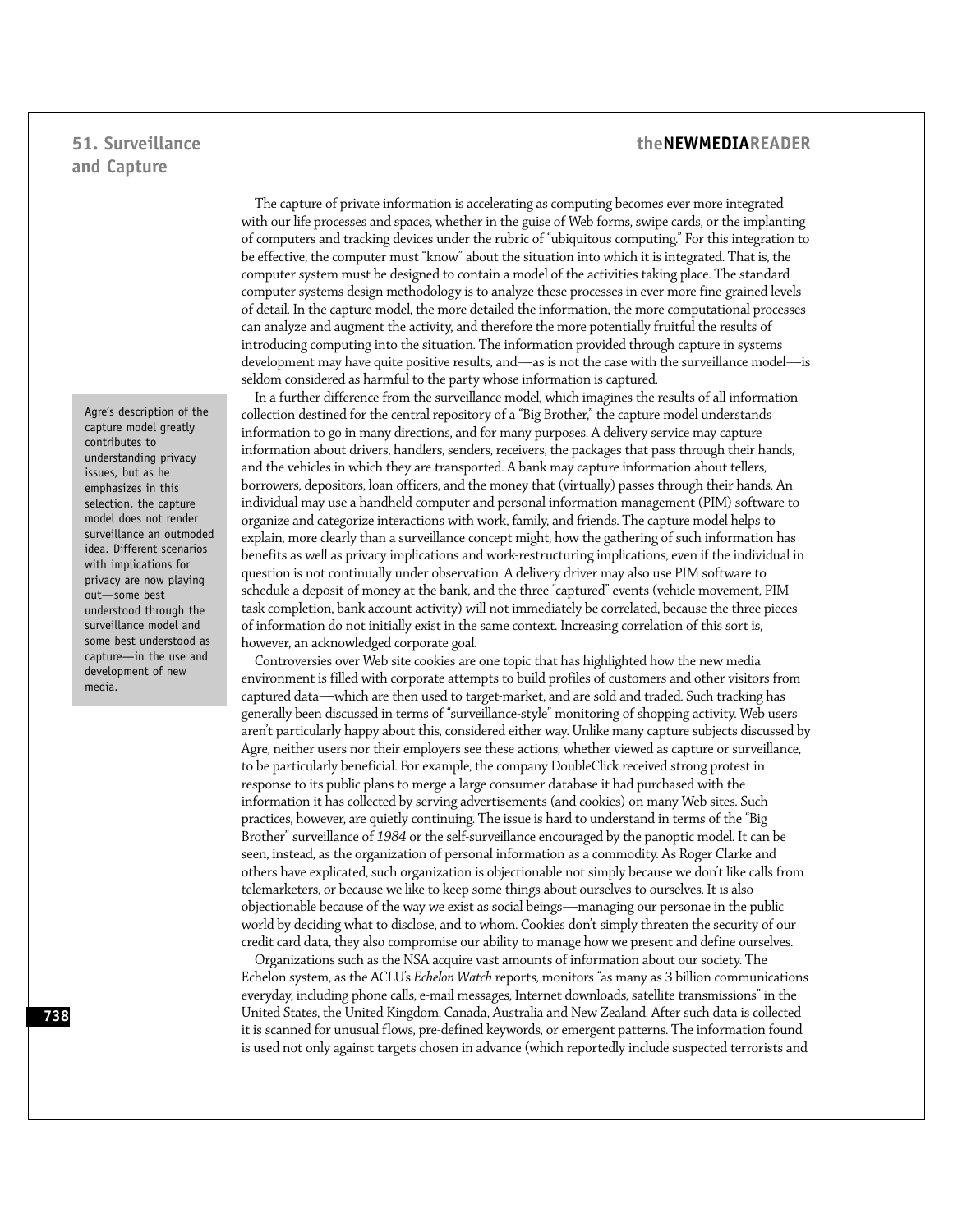**1994**

**51. Surveillance and Capture**

international charities, as well as foreign companies who are bidding for business against domestic ones), but also to *identify new suspects.* When "panopticism" is used to refer to this phenomenon, it is no longer referring to the knowledge of possible surveillance that leads to self-surveillance. It is *also* referring to attempts to actually create the total surveillance state of *1984.* While Enzensberger argued that such a total collapse of privacy was impossible, he made this argument from the perspective of human surveillance, writing before it was practical to employ computer analysis for processing massive amounts of intercepted communications.

A 1997 collection edited by Agre and Marc Rotenberg takes up the question of where privacy is headed in the online era. Privacy-enhancing technologies are one important area of development. For example, the widespread use of strong cryptography is one way of enhancing privacy—not because it would be strong enough to prevent the NSA or its counterparts from accessing the contents of a message in which they were particularly interested, but because their access would require the use of a certain amount of computer power, enough to make the continual monitoring of all intercepted messages, suspect or not, impractical.

Cryptography has been a primary example of how computers are not, as they have sometimes been characterized in the humanities, a force somehow by their design aligned with surveillance and authoritarianism. In the 1990s, as pro-cryptography sentiment grew, many governments actively opposed the use of strong cryptography by their citizens, at the least demanding "key escrow" or other measures to aid state surveillance. But as electronic commerce became increasingly important to visions of future economic growth, and as it became clear that only strong encryption would lead to consumers feeling comfortable about sending credit card data over the Internet, these government objections diminished.

The availability of cryptography is only an initial, tentative step. Encrypted email is now rare enough to draw attention, and infrequent enough for the government to open and search in its entirety, if it cares to. Only once the use of cryptography for new media communications has become as standard as the use of envelopes for paper communications will the easy ability of the government to violate privacy—whether considered as surveillance or capture—cease to hang over every electronic movement and data exchange. What will remain will be continual capture of private data by mega-corporations, tracking employees, customers, and passersby though every glimpse, transaction, and workplace activity. Already, corporations may monitor all casual conversation by users that passes through their software, and even do so under the shroud of legality. As of this writing, the Microsoft Instant Messenger license agreement specifies that all communications in that system are the property of Microsoft; the company may choose to do anything they like with them, including publishing them with attribution. In space, perhaps, no one can hear you scream. But in cyberspace, someone—perhaps the richest man on the planet—can indeed hear you, whether you scream, cry, or whisper, even in a "private" conversation. —NWF

#### Further Reading

Agre, Philip E., and Marc Rotenberg, eds. *Technology and Privacy: The New Landscape.* Cambridge: MIT Press, 1997.

Agre, Philip E. *Computation and Human Experience.* Cambridge University Press, 1997.

Cornford, James. "The Virtual University Is . . . the University Made Concrete?," *Information, Communication, and Society,* 3(4): 508–525, 2001.

Clarke, Roger. "The Digital Persona and Its Application to Data Surveillance." *Information Society* 10(2): 77–92. April–June 1994.

Foucault, Michel. "Panopticism," from *Discipline and Punish: The Birth of the Prison,* trans. by Alan Sheridan. New York: Pantheon, 1977. From the French *Surveiller et Punir: Naissance de la Prison,* 1975.

Zuboff, Soshana. "Panoptic Power and the Social Text," chapter 10 of *In the Age of the Smart Machine: The Future of Work and Power,* 362–386, New York: Basic Books, 1988.

#### **739;**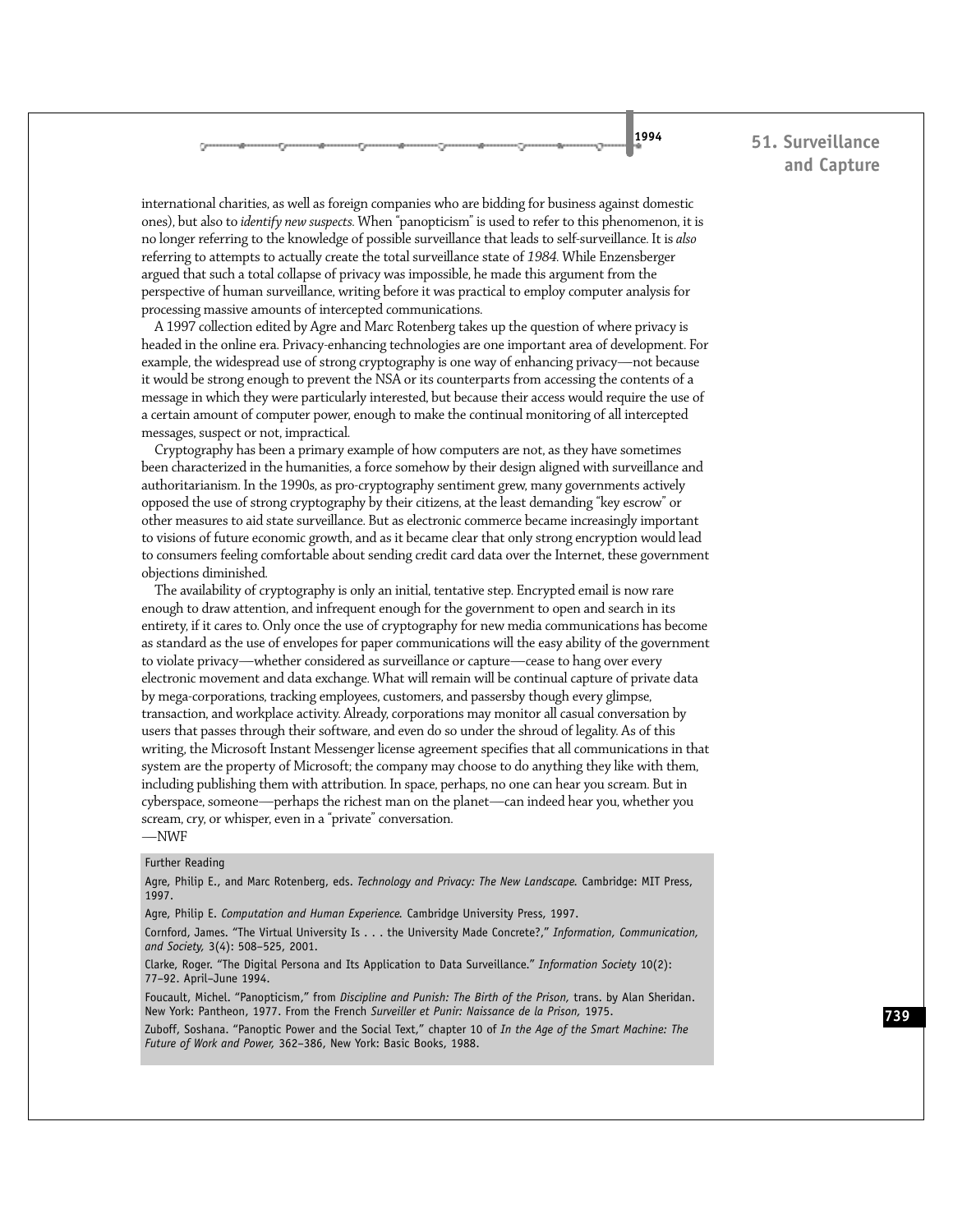Original Publication *Information Society* 10(2): 101–127. April–June 1994.

# **Surveillance and Capture Two Models of Privacy** Philip E. Agre

# **1 Introduction**

Ideas about privacy are, among other things, cultural phenomena. They are shaped through historical experience, they condition perceptions of newly arising phenomena, and they are reproduced or transformed in all of the same complicated ways as other elements of culture. Cultural ideas about privacy are particularly significant right now, given the rapid emergence of new technologies and new policy issues around privacy. In this paper I propose to contrast two cultural models of privacy:

The "surveillance model," currently dominant in the public discourse of at least the English-speaking world, is built upon visual metaphors and derives from historical experiences of secret police surveillance.

A less familiar alternative, the "capture model," has manifested itself principally in the practices of information technologists; it is built upon linguistic metaphors and takes as its prototype the deliberate reorganization of industrial work activities to allow computers to track them in real time.

These two models are not mutually exclusive. By emphasizing the contrasts between them, I hope to make evident their contingent nature. Privacy issues take different forms in different institutional settings and historical periods, and no single model suffices to fully characterize all of the forms that privacy issues can take.

Section 2 motivates this study by discussing a set of emerging technologies for tracking people and materials. Consideration of these technologies within existing concepts of privacy reveals certain previously unfocalized elements, most particularly the reorganization of activity to accommodate the tracking process.

## **theNEWMEDIAREADER**

Section 3 takes up this observation more formally by introducing and defining the surveillance model and the capture model of privacy issues.

Section 4 discusses the capture model in more depth, relating it to deeply ingrained aspects of applied computing as a professional practice. It introduces the concept of a "grammar of action" and provides several examples. It then describes an idealized five-stage cycle for the development of capture systems and reflects on certain computer-supported cooperative work systems in this light.

Section 5 describes some trade-offs inherent in the concept of capture, and consequently in the very design of computer systems as they are currently understood.

Section 6 introduces the general question of capture as a social phenomenon, insisting that capture be studied against the background of the larger institutional dynamics in which it is embedded.

Section 7 offers a provisional analysis of the political economy of capture, starting with a discussion of the role of information technology in reducing economic transaction costs.

Section 8 concludes by returning to the comparison between the surveillance and capture models and assessing some of the possible futures to which they point.

# **2 Tracking**

This reexamination of privacy was originally motivated by the emergence of new technologies for the tracking of people, automobiles, packages, materials, and so forth. In the "active badge" project at Olivetti (Want *et al.* 1992) and Xerox (Weiser 1993), for example, employees wear on their clothing a black plastic rectangle called a "badge" that uses infrared light to indicate its location to devices mounted on walls and ceilings, which in turn are connected to a database. Several experiments have explored various uses of the badges, for example to determine a colleague's location in the building or to automatically direct a given individual's calls to the physically closest telephone. This research has been viewed as a step toward "ubiquitous computing," in which computational machinery is distributed throughout the physical environment (e.g., Gold 1993). For example, several groups (Elrod *et al.* 1993, Mill *et al.* 1992) are creating "smart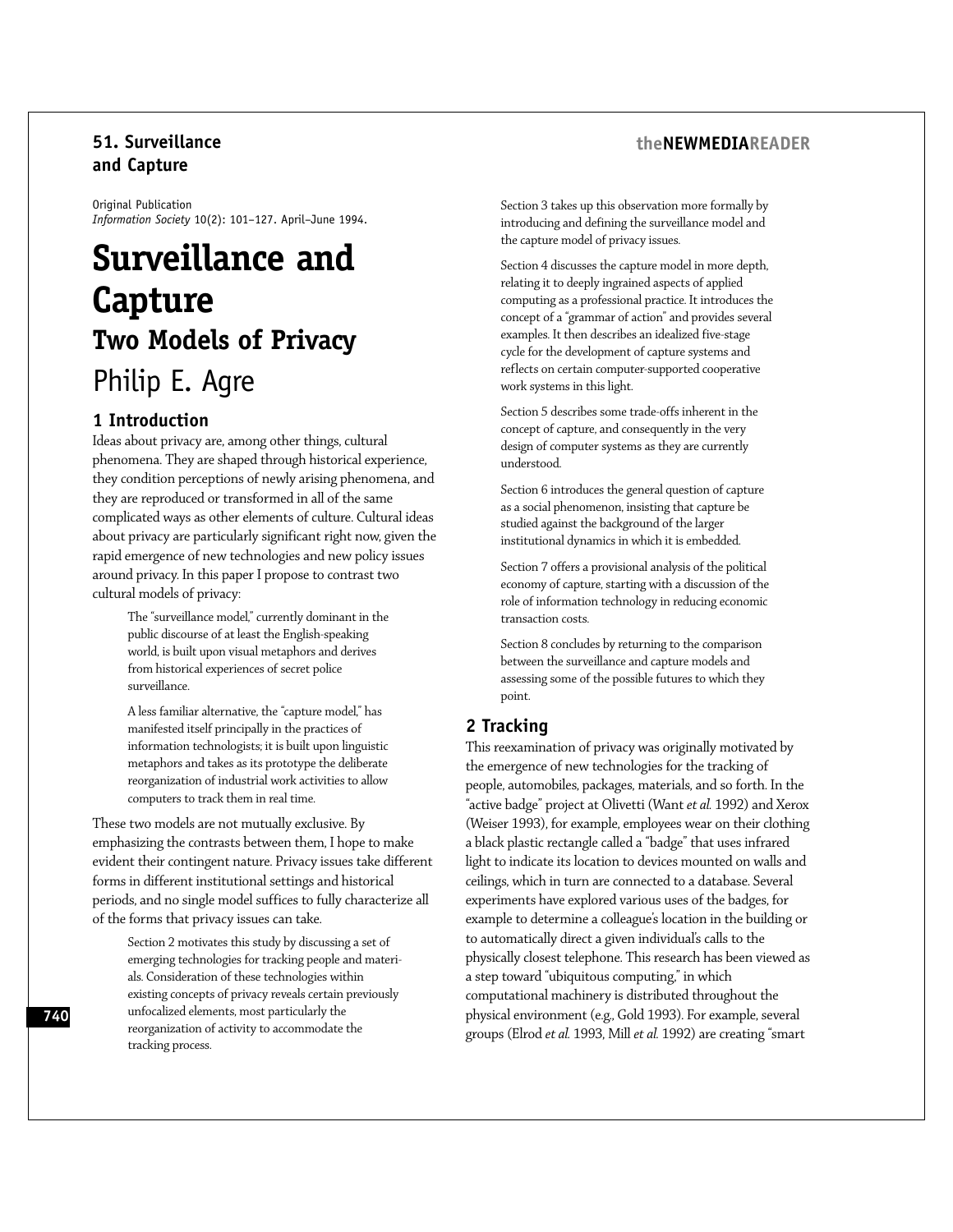**1994**

# **51. Surveillance and Capture**

buildings" in which climate controls are integrated with networked digital systems.

Active badges may be the best-known tracking technology, but they are hardly unique. Other tracking schemes involve radio-frequency beacons installed on materials in manufacturing and distribution (Fales 1992, Sabetti 1993). And the trade press has reported on numerous implementations of tracking systems:

> • UPS uses bar-codes and a customized electronic clipboard to track the movements of packages; when a package is delivered, the clipboard digitally records the recipient's signature and sends information about the package's status to a central computer through a nationwide cellular telephone network (Duffy 1993, Eckerson 1991).

> • The Canadian Ministry of Transportation uses a wireless packet radio network and a national database to keep track of commercial vehicles in Toronto. Police and inspectors use information provided by the system to check drivers' speed and watch for unlicensed vehicles, and they can call up a complete history of any vehicle in a few seconds (Loudermilk 1993).

• A trucking firm called Americana Inc. uses wireless communications and the US military's Global Positioning System (GPS) to allow dispatchers to automatically track its trucks. Each truck carries an Apple Macintosh that periodically takes a reading from a GPS device and sends it to headquarters by electronic mail (Lawton 1992).

• Computer networks are increasingly making possible automatic real-time data collection and analysis for large-scale accounting and control systems, and this development is revolutionizing (if belatedly) the field of management accounting (Johnson and Kaplan 1987: 5–6 ff.).

• A system called VoiceFrame is used to monitor people who have been convicted of crimes. Each offender wears a bracelet that notifies the authorities if it passes outside a certain boundary (Leibowitz 1992).

• In a wide range of "virtual reality" and "telepresence" systems, some mechanism continually informs a computer about the locations of certain parts of a person's body. The locations might be computed and transmitted by devices that are physically attached to the relevant body parts, or they might be computed

by a stationary device that observes the body's motion, perhaps through a video camera (Meyer, Applewhite, and Biocca 1992).

• One division of NCR has integrated its just-in-time manufacturing systems with a plant-wide system of bar-code readers. The status of each job is available from computer terminals throughout the organization (Anonymous 1990).

• Fast food chains are rapidly integrating their operations through point-of-sale (POS) terminals and bookkeeping systems for tracking individual stores' activities by interconnecting their local computers with mainframes at headquarters, which performs intensive analysis of the resulting data (McPartlin 1992, Simpson 1989). Items captured and stored in the database include "product mix, sales statistics, labor information, food costs," "bank deposits, cash register information, sales totals, average order amounts at different points in the day," and customer traffic (Baum 1992). Most such systems have replaced branch managers' functions with centralized control (Walton 1989: 42 ff.), a pattern found throughout mass retailing (Smith 1988).

• Numerous projects are currently building systems for "design rationale capture" (DRC) (Carroll and Moran 1991). The idea is that design changes in large engineering projects are often made difficult by inadequate institutional memory about the reasoning behind previous design decisions. A DRC system fills this gap by allowing designers to maintain a running account of their reasoning during the design process, using a taxonomy of types of reasoning and a complex system of datastructures for representing them all. This material is then stored for later reference. For Carroll (1992), design rationale capture is the culmination of an underlying logic of computer design activities. Design practice, he argues, can be viewed as reifying a particular work practice, and design rationale capture similarly involves the reification of the design process itself, with all of its elements of hermeneutic inquiry.

• Several vendors have built software systems for tracking job applicants through the whole application and interview process. The systems can keep track of each individual's paperwork, generate routine letters, and maintain a database of applicants that can be searched in a wide variety of ways, including generating documents for affirmative action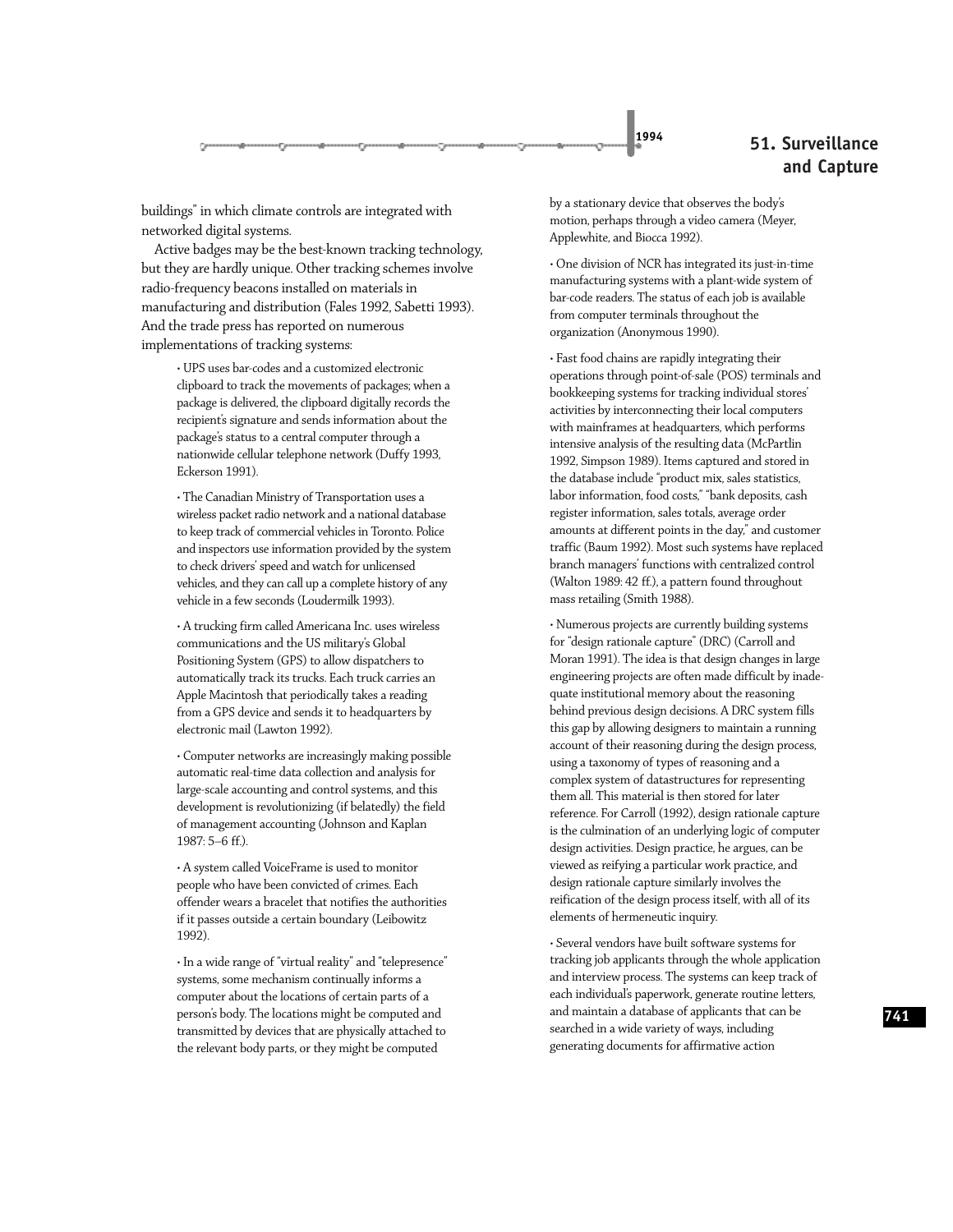reporting and the like. Employees participating in the hiring process update the database upon each step of the process (Romei 1991).

• In Thailand, the Ministry of the Interior is developing a centralized database to maintain information on each of the country's citizens. Each individual will have a unique identification number recorded on a card with a magnetic strip (Hoffman 1990).

The cases vary among themselves in several ways. Although each system keeps track of significant changes in a tracked entity's state, the nature of these changes varies. In some cases the changes are simply changes in physical location, reckoned against some kind of stationary coordinate grid; the system may well place some kind of interpretation on these locations, perhaps relative to a street map. In other cases the changes are defined in institutional terms, for example whether a package has been formally received or whether someone has been formally offered or turned down for a job. In the former case, the term "tracking" takes on a more literal sense of tracking through space. In the latter case, the term "tracking" is a metaphor; the entity in question traces a trajectory through a more abstract space which might have numerous "dimensions."

One might further distinguish between systems that track human beings and systems that track physical objects. Such a distinction would be misleading, though. Systems are indeed found at each extreme—for example radio transmitters attached to shipping crates or fastened to prisoners' limbs. But many of the systems track both people and objects, and others track objects as stand-ins for people. A system that tracks people by means of identification cards, for example, is really tracking the cards; any connection between the card and person will have to be made in some other way, such as an official or supervisor checking each individual's appearance against a photograph upon each significant event. Similarly, a system that tracks trucks can generally depend on a stable correspondence, at least over short periods, between trucks and their drivers.

Systems that track physical objects, for their part, vary considerably in the means by which they detect significant state changes. Some depend on complex schemes for reckoning absolute or relative location; these systems may only require an approximate location, and thus may only receive a periodic update from a location measuring device.

#### **theNEWMEDIAREADER**

Other systems depend on a distributed system of passive sensors. Yet others might involve sensors that actively seek out the entities being tracked. But a large number of systems involve human intervention: a human being executes some physical action that closes a causal chain between the tracked entity and the centralized system, thereby signifying that such-and-such a state-change has taken place.

In general, the various tracking systems vary widely in the way they divide their computational labor between the moving entity, some stationary computer system, and various human or mechanical intermediaries. A GPS device, for example, performs all of the necessary computation at the location of the object being tracked. At another extreme, a tracking system might employ an algorithm to locate the tracked entity within each successive video image it receives from a stationary camera. And in the middle ground between these extremes lie numerous schemes for splitting the burden of tracking, for example by placing bar codes or LED's on the entity being tracked, or by restricting the entity's movements so that it necessarily comes into contact with relatively simple sensors (Udoka 1991). (For a general treatment of this trade-off in the design of robots, see Donald (forthcoming).)

Despite all of these variations, the various tracking systems have a great deal in common. In each case, some entity changes state, a computer internally represents those states, and certain technical and social means are provided for (intendedly at least) maintaining the correspondence between the representation and the reality. The computer may maintain a centralized database (this is the usual case) or it may be more widely distributed. Each entity has a definite identity that remains stable over time, and if several entities are being tracked then the tracking system has some means of consistently "attaching" a given entity to its corresponding representation. This representation will be expressed within some mathematically definable representation scheme, which is capable of expressing a certain formal space of states of affairs. The computer maintains a representation only of certain aspects of the entity. In particular, the representation scheme recognizes certain specific kinds of changes of state, namely those which correspond to changes in the stored representation. A system for tracking an object's location, for example, should be unaffected by changes in its color; the recognized statechanges will all take the form of transitions from, say, one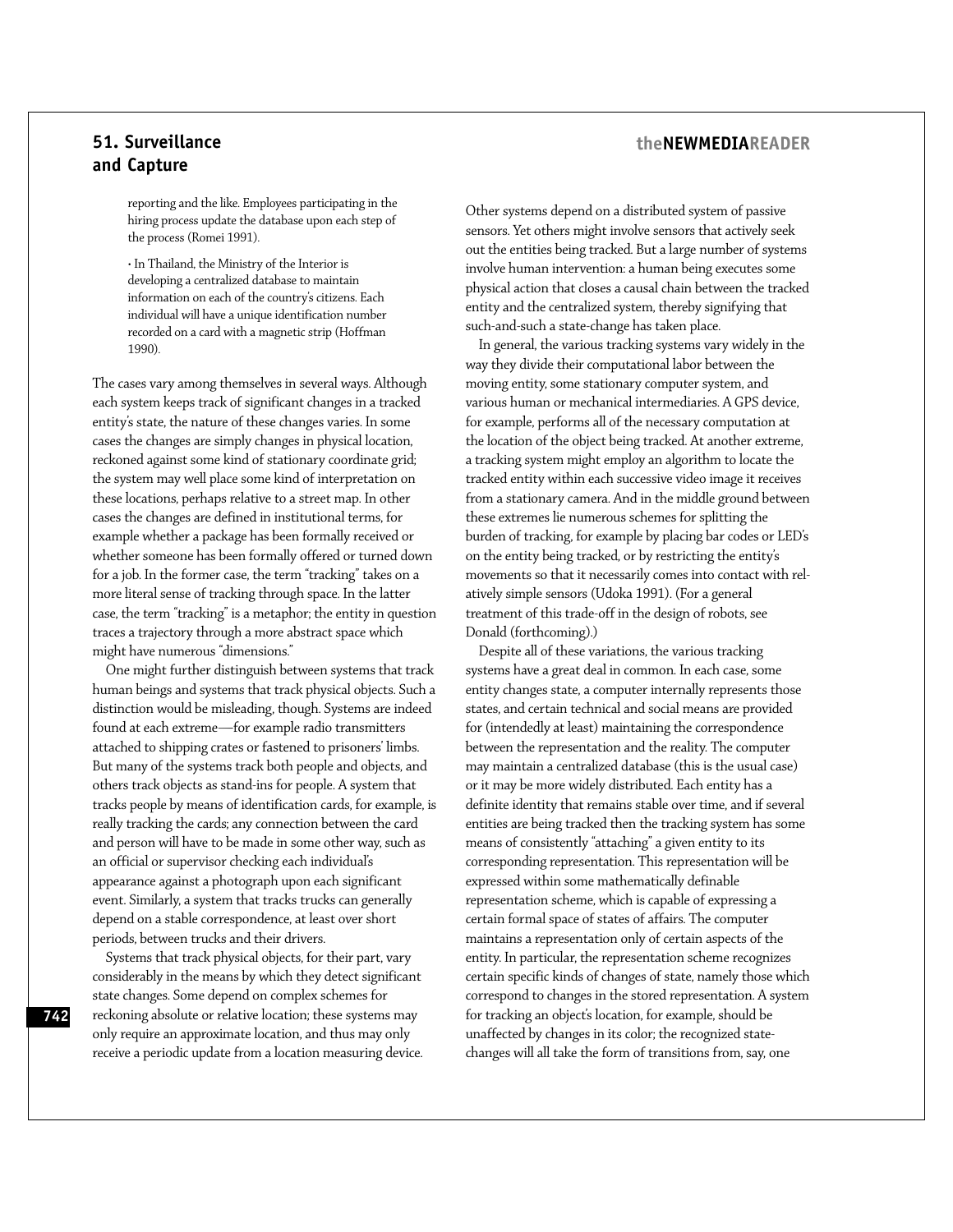sequence of coordinates to another. As the entity's corresponding representation changes, records may well be kept of its state transitions, yielding a "history" of its trajectory through time. And this trajectory, of course, can be either literal or metaphorical, depending on what aspects of the entity are represented.

In addition to the continual updating of a representation, each tracking system is capable of closing a causal loop between the entity and the computer. That is, information does not simply flow from the entity to the computer; in addition, certain human or mechanical agents, faced with a given entity in a prescribed type of situation, are capable of determining its identity and "calling up" the information in its "file." (These agents' activities may, of course, be tracked as well.) Again, the causal means that provide for this loopclosing vary widely, from bar codes to identification cards to license plates to keys to paperwork of all sorts, and the computational division of labor among the entity, agent, central computer, and so forth varies widely as well.

Tracking systems like these can obviously be used for good or ill. Other things being equal, it is probably a good idea to track hazardous materials, government money, and so forth. At the same time, research on computers and privacy has emphasized the fear, often perfectly justified, that the accumulated information about a tracked person might be used for abusive purposes, for example stalking by a would-be assailant, irresponsible publication of embarrassing facts, or oppressively detailed control of work activities. In particular, this research has focused on the element of data-collection; its question is what becomes of the data once it is collected. Yet tracking schemes have another side: the practical arrangements through which the data is collected in the first place, including the arrangements that make human activities and physical processes trackable. As human activities become intertwined with the mechanisms of computerized tracking, the notion of human interactions with a "computer"—understood as a discrete, physically localized entity—begins to lose its force; in its place we encounter activity-systems that are thoroughly integrated with distributed computational processes. It is this deeper implication of tracking that forms the central motivation for this paper.

# **3 Surveillance and capture**

**1994**

Let us, then, formally introduce the surveillance model and the capture model of privacy issues. A "model," for present purposes, is a way of looking at things; specifically, it is a set of metaphors. Distinct models do not divide the world's sociotechnical phenomena into nonoverlapping classes; instead, they simply point out some potentially significant features of the phenomena—features that may call for more concrete analysis.

The surveillance model has five components:

(1) visual metaphors, as in Orwell's "Big Brother is watching you" or Bentham's Panopticon;

(2) the assumption that this "watching" is nondisruptive and surreptitious (except perhaps when going astray or issuing a threat);

(3) territorial metaphors, as in the "invasion" of a "private" personal space, prototypically the family home, marked out by "rights" and the opposition between "coercion" and "consent";

(4) centralized orchestration by means of a bureaucracy with a unified set of "files"; and

(5) identification with the state, and in particular with consciously planned-out malevolent aims of a specifically political nature.

When stated in this way, it becomes evident that the surveillance model is a cultural phenomenon. Although its earliest genealogy deserves further research, its modern history is clearly rooted in the historical experience of secret police organizations and their networks of listening devices and informers, most prominently in the totalitarian states of Nazi Germany and the Soviet Union, and to a lesser but still significant extent in the United States. George Orwell's *1984* gave these symbols their most vivid literary form, but the cultural legacy of this history is also evident in, for example, the unpleasant connotations associated with certain uses of a word like "files." Moreover, philosophers and cultural critics have generally held vision and visual metaphors in low esteem through much of this century, as Jay (1993) has documented in the case of France. In any case, it is important to keep in mind that the surveillance model is a system of metaphors; in applying the surveillance model to a private company, for example, one is simply *likening* it to a malevolent state organization, and it will be important to explore the limits of this comparison.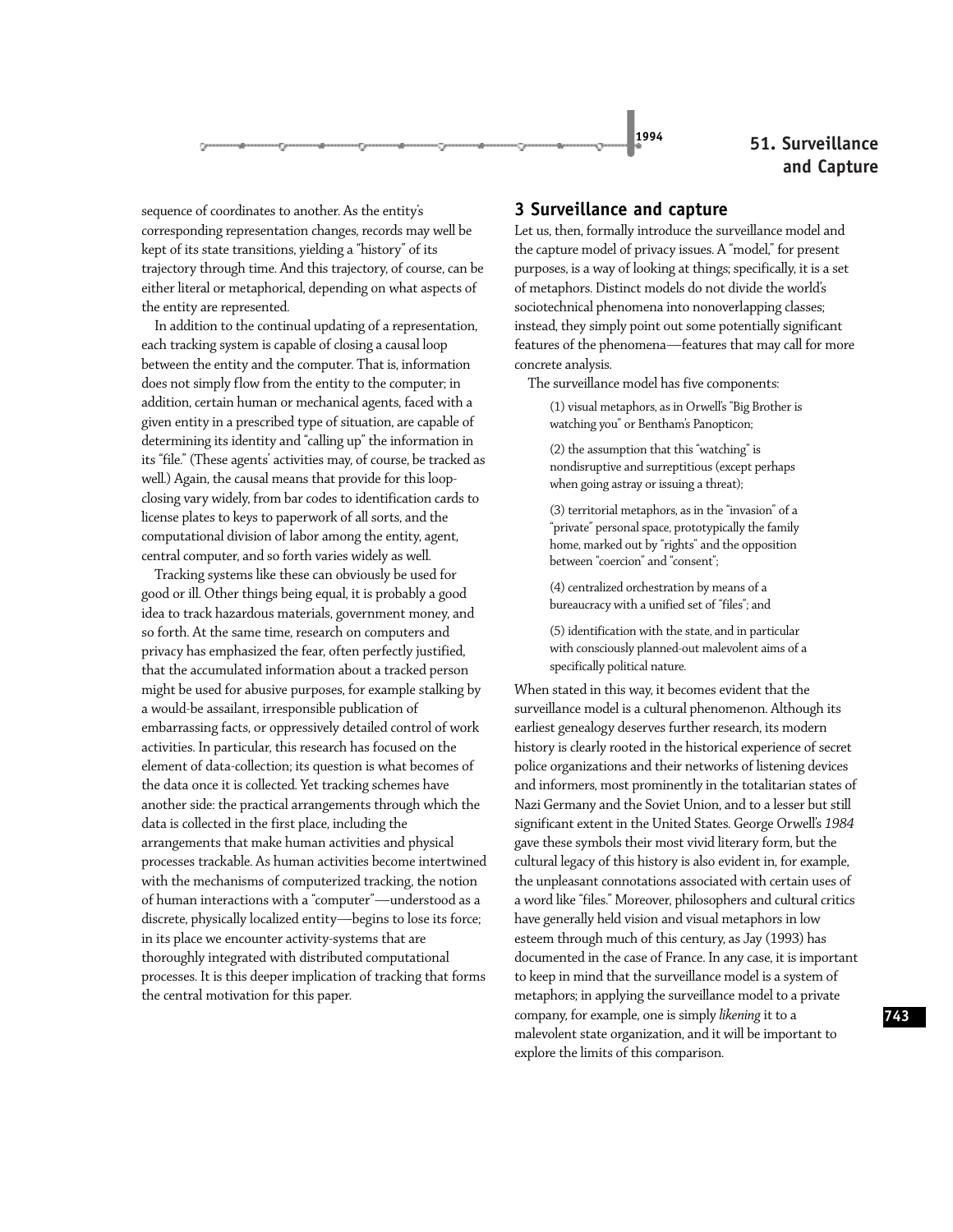The surveillance model is by far the most prevalent in the literature on privacy. It is found, for example, in definitions of privacy in terms of the right to be left alone, or in concerns over information being used for unintended purposes. Indeed, the vast majority of the existing literature on computers and privacy employs the surveillance model without critically analyzing it or considering alternatives, indexing it through the term "surveillance" or references to "Big Brother" and other themes from Orwell (Burnham 1983, Clarke 1989, *The Economist* 1993, Flaherty 1989, Flynn 1993, Gandy 1993, Larson 1992, Piller 1993, Rabel 1993, Robins and Webster 1988, Rule 1974, Smith 1979, Ware 1993). My point is not that this work is wrong, but rather that alternative models might draw different, but equally important, elements into the foreground.

One such alternative metaphor-system is the capture model. In naming this model, I have employed a common term of art among computing people, the verb "to capture." Computationalists' discourse rarely brings to the surface the connotations of violence in the metaphor of "capture"; captured information is not spoken of as fleeing, escaping, or resenting its imprisonment. The term has two uses. The first and most frequent refers to a computer system's (figurative) act of acquiring certain data as input, whether from a human operator or from an electronic or electromechanical device. Thus one might refer to a cash register in a fast-food restaurant as "capturing" a patron's order, the implication being that the information is not simply used on the spot, but is also passed along to a database. The second use of "capture," which is more common in artificial intelligence research, refers to a representation scheme's ability to fully, accurately, or "cleanly" express particular semantic notions or distinctions, without reference to the actual taking-in of data. Thus one might refer to the object classes of an objectoriented computer program as "capturing" the distinction between standing orders and particular occasions on which goods are delivered. This ambiguity between an epistemological idea (acquiring the data) and an ontological idea (modeling the reality it reflects) is remarkably common in the vocabulary of computing. (AI researchers, for example, apply the word "epistemological" in the *second* sense of "capture," not the first.)

The capture model can be contrasted point-by-point with the surveillance model. It comprises:

### **theNEWMEDIAREADER**

(1) linguistic metaphors for human activities, assimilating them to the constructs of a computer system's representation languages;

(2) the assumption that the linguistic "parsing" of human activities involves active intervention in and reorganization of those activities;

(3) structural metaphors; the captured activity is figuratively assembled from a "catalog" of parts provided as part of its institutional setting;

(4) decentralized and heterogeneous organization; the process is normally conducted within particular, local practices which involve people in the workings of larger social formations; and

(5) the driving aims are not political but philosophical, as activity is reconstructed through assimilation to a transcendent ("virtual") order of mathematical formalism.

Since the capture model is less familiar than the surveillance model, the next four sections will be devoted to explaining it. The capture model, like the surveillance model, is a metaphor-system and not a literal description. It can, for example, be applied equally well to public or private organizations (or to the many activity-systems that cross the increasingly permeable boundaries between these two domains), although my analysis will focus on workplace settings. It is important to make clear, with regard to point (5), that the capture model is a philosophical metaphor in the same sense as the surveillance model is a political metaphor. The actual institutional sites to which the capture model might be applied presumably have their political aspects; the point is simply that the capture model suggests using certain philosophical projects as models for understanding the activities in these sites.

The two sets of metaphors have significantly different origins. Whereas the surveillance model originates in the classically political sphere of state action, the capture model has deep roots in the practical application of computer systems. As such, technical developments such as the tracking schemes described in Section 2 do not bring the capture model into existence; rather, they express in a clear way something that has long been implicit in applied computer work, whether or not its relevance to privacy issues has been recognized.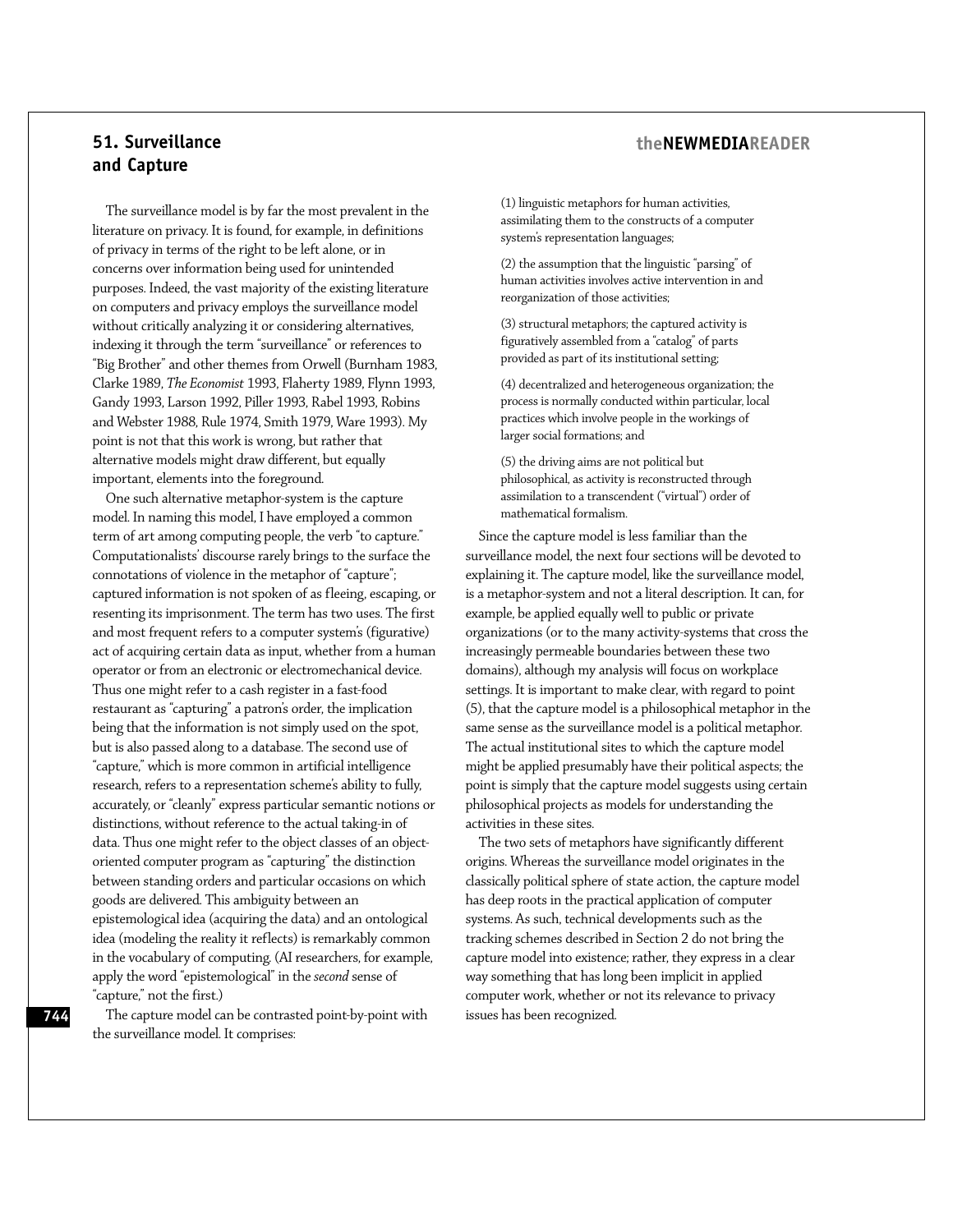**1994**

# **51. Surveillance and Capture**

## **4 Grammars of action**

Computers are frequently said to store and transmit "information." The term, though, conceals a significant ambiguity. On one hand, information can be defined (as per Shannon and Weaver) as a purely mathematical measure of information and information-carrying capacity, without regard for the content. On the other hand, information is information also *about* something. (A similar point applies to customary uses of the term "data.") Although it makes sense to speak of false information (for example, in a faulty credit database), the tacit assumption is most commonly that information is true—that it corresponds in some transparent way to certain people, places, and things in the world. This assumption does not, strictly speaking, derive from any inherent property of computers. It is, rather, a theory of representation that is embedded in the way that computers have customarily been used.

To see this, consider a textbook of information management such as Martin (1989). Martin's goal is to instruct MIS managers on the principled construction of information systems, and specifically on the principled selection of what ought to be represented. In doing this, he describes an ontology of entities and relations and functions and activities, along with a set of procedures for systematically representing the existing organization in these terms. Having prepared this self-representation, the next step is to implement it on a computer. The purpose of this computer will be to *model* the organization—that is, to maintain a set of datastructures that mirror the day-to-day activities of the organization's members. In philosophical terms, the resulting computer will embody a correspondence theory of representation: the machine's internal states will be "true" (so far as this theory is concerned) because they maintain a certain fixed set of relation-preserving mappings to the external states of affairs in the world.

The practice of constructing systematic representations of organizational activities is not at all new, of course, nor is it inherently tied to computer systems development. Indeed, Martin emphasizes that it can be valuable in itself, even without any computers being installed, simply for the redundancies and other inefficient patterns of activity it can bring to management's notice. As such, it clearly stands in a line of descent that includes the elaborate representational schemes of industrial time and motion studies (Gilbreth 1912, Holmes 1938) and other forms of systematic

rationalization of work activities (Lichtner 1924). When applied to the tracking of organizational processes, of course, these schemes relied heavily on paperwork (Yates 1989) or on the intrinsic controls built into the movements of machinery (Edwards 1979).

Besides the creation of tracking systems, systematic activity-mapping schemes have also been applied to the automation of activities. Couger (1973), for example, surveys a variety of such schemes from the early days of computing, each based on tracing the flows of information within a business. A map of these information-flows, and of the information-processing operations that take place along the way, could be treated as a blueprint for a computer program that automated those same operations.

Yet another analogous representation practice is found in research on "knowledge representation" in the field of artificial intelligence. Several of the entity-relationship diagrams in Martin (1989: 168 ff.) resemble nothing so much as the "semantic networks" employed in AI knowledge representation research (Brachman and Levesque 1985). AI researchers, more than their counterparts in other kinds of applied computer science, set about explicitly searching for ontological systems that would allow a computer to represent cleanly and accurately a wide range of human knowledge—including knowledge about human activities and social organizations.

Despite their varied surface forms, these lines of research together constitute a coherent genealogy—a tradition of applied representational work that has informed organizational practice the world over. Its underlying approach is organized and reproduced largely through its practical conduct: its methods, its language, its paradigms of good practice, its training regimens, and so forth. Although it has become deeply identified with organizational applications of information technology, it is (at least in principle) neither a necessary nor a sufficient condition for the use of computers. At the same time, it has grown such deep roots in computational practice that it is hard to imagine what any alternative computational practice would be like.

Among the many attributes shared by these representation schemes, perhaps the most significant for present purposes is their use of linguistic metaphors: they each employ formal "languages" for representing human activities. Human activity is thus effectively treated as a kind of language itself, for which a good representation scheme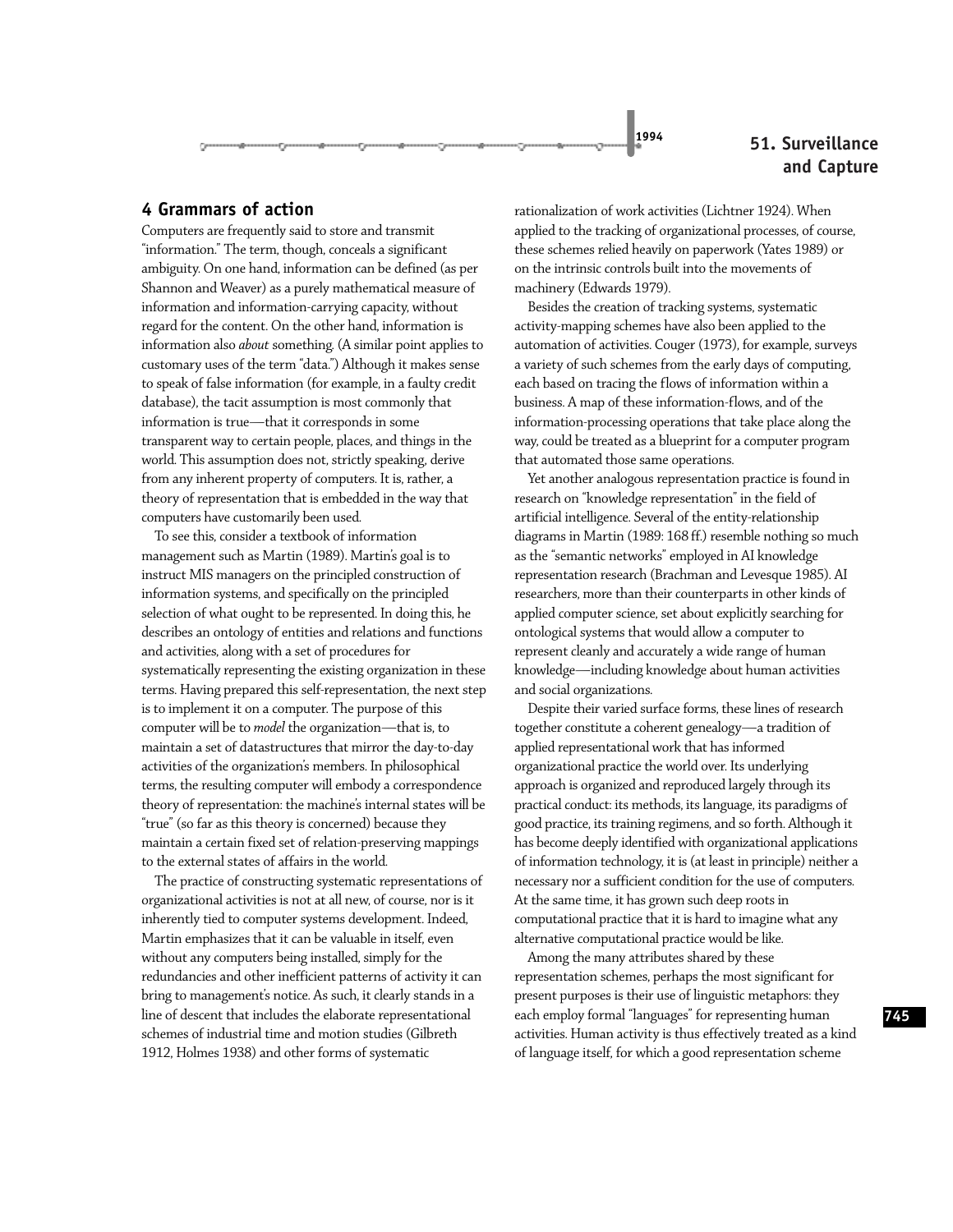provides an accurate grammar. This grammar specifies a set of unitary actions—the "words" or "lexical items" of action, which AI people call "primitives" and which Quinn (1993: 103–109 ff.) calls "minimum replicable units." It also specifies certain means by which actions might be compounded most commonly by arranging them into a sequence, although various languages provide more sophisticated means of combination (for example, conditional and iterated sequences).

These *grammars of action* are central to the capture model. Grammars of action have many and varied manifestations.

> • Accounting systems, for example, are based on grammars of action; in order to keep a set of books, it is necessary to organize one's financial activities with a view to categorizing every move as one of the action-types that one's particular accounting scheme recognizes.

• Telemarketers and many types of telephone-based customer service personnel employ scripts that are based on a set of standard moves, many of whose names are drawn from the structured patter of sales people (e.g., "assumptive close"). Some grammars of sales interaction are extraordinarily complex (Miller and Heiman 1987).

• A limited-access highway (such as the roads in the American interstate highway system) enforces, through both physical and legal means, a simple grammar of action whose elements are entrances, discrete continuous segments of traveled roadway, and exits. Toll-collection systems for such roads often employ a keypunch card which contains a table for mapping "grammatical" trips to collectible tolls.

• The user interfaces of many (if not all) computers are readily understood as supplying their users with grammars of action. The permissible unitary actions are ASCII keystrokes, menu selections, shell commands, and so forth. Some projects have attempted to formalize the interaction-patterns discovered in empirical study of human conversations, and then to build computer programs that can engage in these patterns (Luff, Gilbert, and Frohlich 1990).

• Waiters in large restaurants frequently employ an automated system for passing orders to the kitchen and keeping track of tabs (Rule and Attewell 1989, Quinn 1992: 142–145). The waiter might interact with the system by swiping a card through a reader

#### **theNEWMEDIAREADER**

on the cash register and entering commands on a touch-sensitive display.

• "Enterprise integration" (EI) systems draw an organization's computer systems together on a global network with a standardized set of communications protocols and data models. One proposal for an EI architecture (Pan and Tenenbaum 1991) breaks an organization's work activities down into "tasks," each represented within a common language, and automatically evaluates which tasks should be assigned to computational "agents" and which should be assigned to human workers.

What matters in each case is not the sequences of "inputs" to or "outputs" from a given machine, but rather the ways in which human activities have been structured. The capture model describes the situation that results when grammars of action are imposed upon human activities, and when the newly reorganized activities are represented by computers in real time. It is convenient to subdivide this process into a five-stage cycle. This division is, of course, a great oversimplification: the phases frequently operate concurrently, advances in one phase may force revision of the work done in an earlier phase, and work in each stage draws on a wide range of sociotechnical advances not necessarily related to the other stages.

**Analysis.** Somebody studies an existing form of activity and identifies its fundamental units in terms of some ontology (e.g., entities, relations, functions, primitive actions, and so forth). This ontology might draw on the participants' terms for things, or it might not. Programming languages and systems analysis methodologies frequently supply basic ontologies (objects, variables, relations) upon which domainspecific ontologies can be built. The resulting ontologies are sometimes standardized across whole institutions, industries, or markets.

**Articulation.** Somebody articulates a grammar of the ways in which those units can be strung together to form actual sensible stretches of activity. This process can be complicated, and it often requires revision of the preceding ontological analysis. It is typically guided by an almost aesthetic criterion of obtaining a complete, closed, formally specified picture of the activity.

**Imposition.** The resulting grammar is then given a normative force. The people who engage in the articulated activity are somehow induced to organize their actions so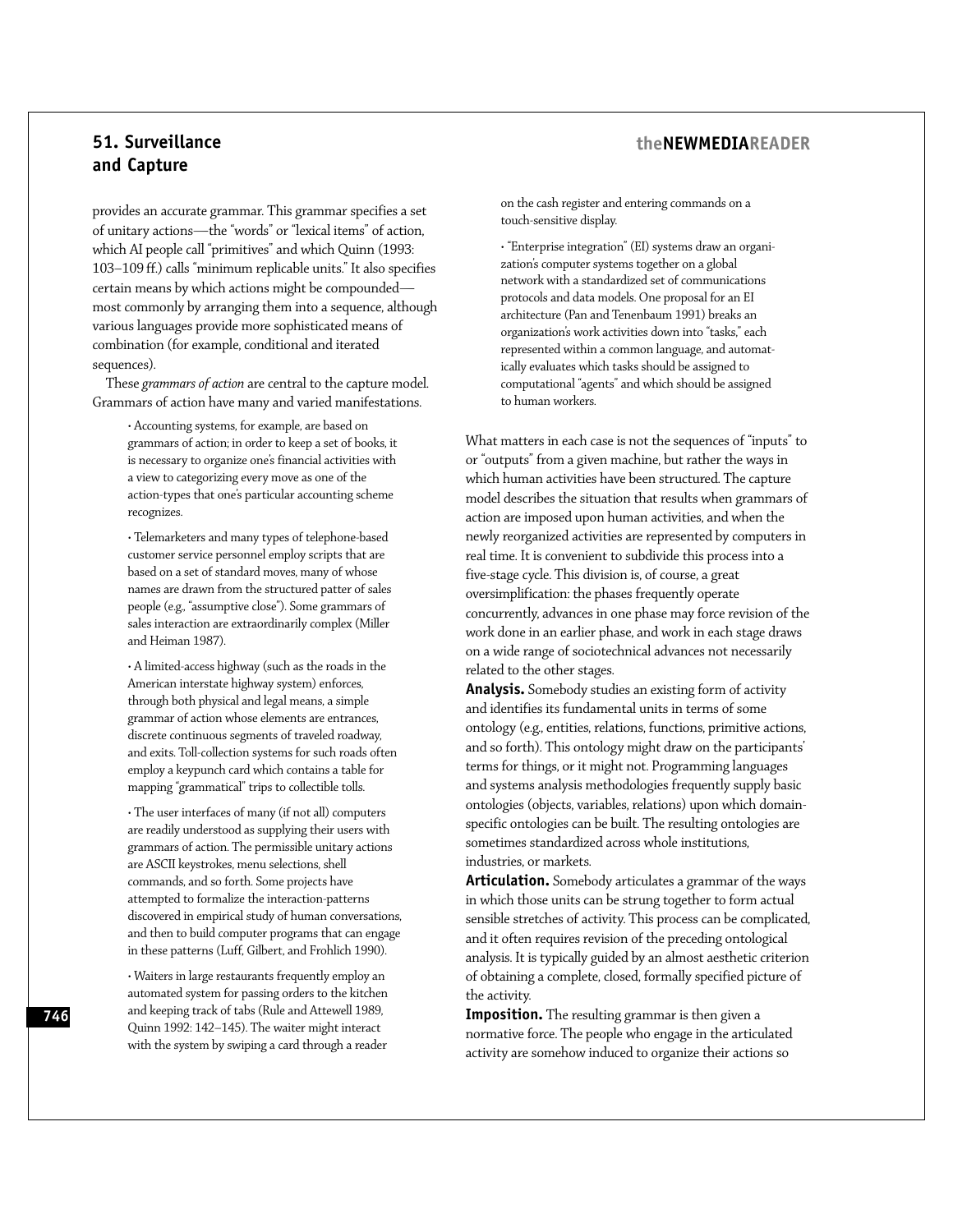that they are readily "parseable" in terms of the grammar. The "somehow" is typically both social (explicit procedures backed up by certain relations of authority) and technical (whether through machinery or simply through physical barriers); participants in the activity may or may not participate in the process and may or may not resist it. Institutions frequently impose grammars on activities for reasons other than real-time capture—for example, for security, efficiency, protection from liability, and simple control.

**Instrumentation.** Social and technical means are provided, whether through paperwork or machinery, and potentially with a complex division of labor, for maintaining a running parse of the ongoing activity. This phase may coincide with the imposition phase, or it may follow by years or decades. Afterward, the participants begin, of necessity, to orient their activities toward the capture machinery and its institutional consequences.

**Elaboration.** The captured activity records, which are in economic terms among the products of the reorganized activity, can now be stored, inspected, audited, merged with other records, subjected to statistical analysis, employed as the basis of Pareto optimization, and so forth. Likewise, concurrent computational processes can use captured records to "watch" the ongoing activities for purposes of error detection, advice giving, performance measurement, quality control, and so forth. These additional processes might arise simultaneously with the instrumentation phase, or they may accumulate long afterward.

This cycle is normally attended by a kind of mythology, according to which the newly constructed grammar of action has not been "invented" but "discovered." The activity in question, in other words, is said to have *already* been organized according to the grammar. Of course this is not wholly false; imposing a grammar that radically and arbitrarily misrepresents the activity will probably lead to calamity. But even when a grammar of action is relatively "good" in this sense, its imposition will generally require hard work, both for the people who are imposing the grammar and the people upon whom the grammar is imposed. The work of these latter participants consists in part of finding ways to organize one's activities, even in the tricky and exceptional cases, so that they can be parsed within suchand-such a vocabulary of discrete units.

# **51. Surveillance and Capture**

Indeed, it is crucial to appreciate the senses in which the imposition and instrumentation phases constitute a reorganization of the existing activity, as opposed to simply a representation of it. Let us distinguish eight such senses, in increasing order of significance for the current argument:

**1994**

(1) The introduction of new technologies, whether they involve the capture of activities or not, is frequently the occasion for a wide variety of other kinds of changes to the activity, for example due to extrinsic economic changes (e.g., Iacono and Kling 1987). Indeed technological change is generally inseparable from broader social changes.

(2) The representations constructed in the articulation phase (based to some extent on empirical study of the activity, but mostly on informal speculation and scenario-making) and then in the elaboration phase (based on the newly accumulated database of parsed activity) frequently suggest rearrangements of the activity (Quinn 1992, Taylor 1923). Some of these rearrangements may be designed in part to facilitate the capture process, as in Hammer's (1990: 112) dictum, "Capture information once and at the source."

(3) Grammars of action frequently oversimplify the activities they are intended to represent, if only because the people who articulate the grammars are only superficially acquainted with its actual complexities and the actual social forces that determine its form (Suchman and Jordan 1989). The ontology may fail to make enough distinctions, or else whole subcategories of "invisible" activity might go unrepresented. The grammar might impose overly restrictive ordering constraints on the unitary actions, it might neglect the interleaving of distinct forms of activity, or it might mistake prescribed procedures for an accurate descriptive account (or at least a practicable form) of the activity (Suchman 1983). As a result, the participants in the newly instrumented activity will find it necessary to evolve a system of "work-arounds" to keep things going (Gasser 1986).

(4) Grammars of action can be "mistaken" in other ways. Most especially, they can encode a systematically distorted conception of the activity. For example, Kling (1991) argues that extant computersupported cooperative work (CSCW) systems are based on ontologies that recognize cooperation but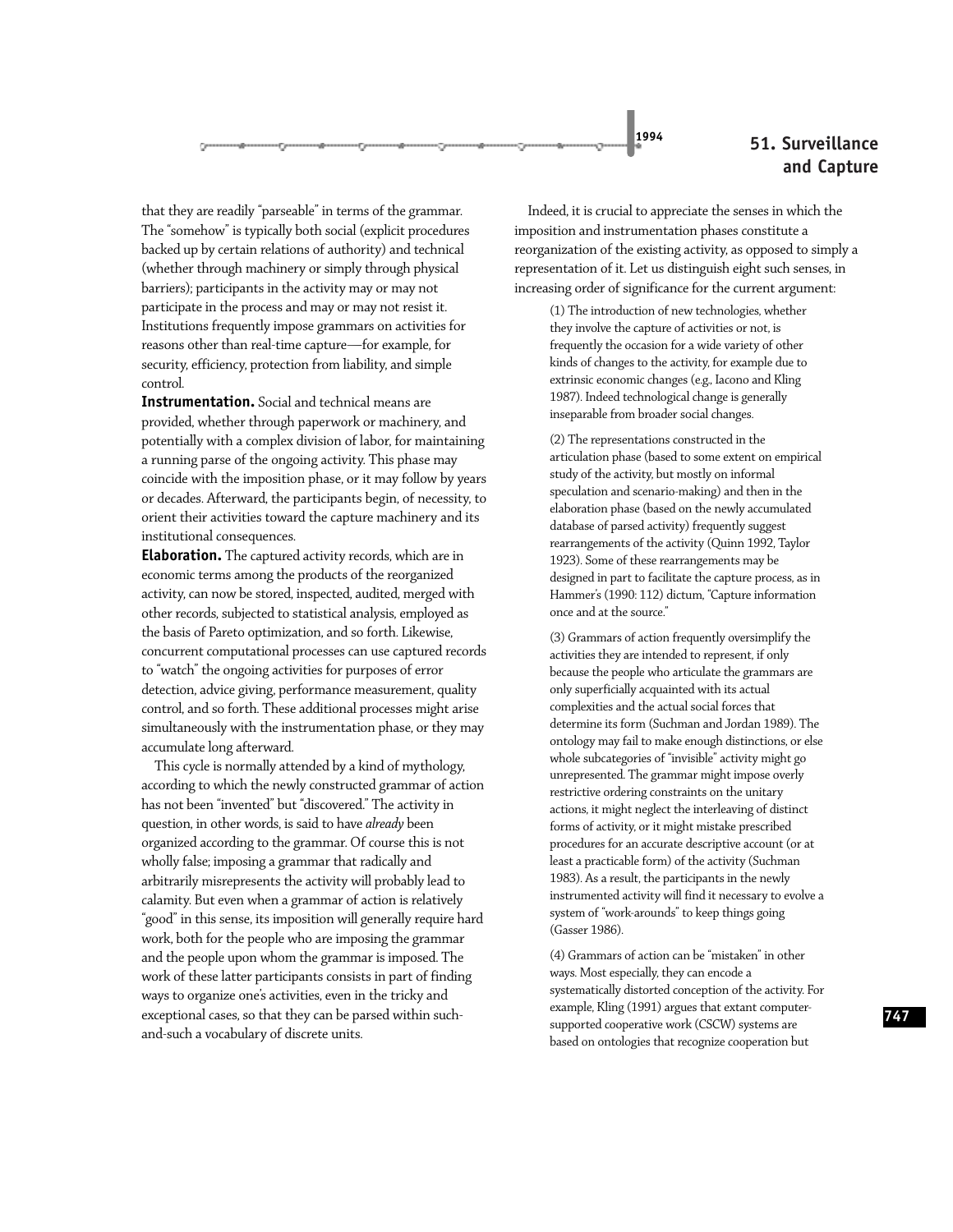not conflict, and collaboration but not competition (cf. Orlikowski 1993). The imposition of a distorted grammar on an activity can have a wide range of consequences.

(5) When the practical circumstances of an activity are instrumented, the resulting machinery rarely takes its measurements without human cooperation, interpretation, categorization, data entry, report writing, displaying of identification, swiping of cards through readers, aiming of sensors at bar codes, and so forth. The real-time accumulation of data on the activity, in other words, introduces new elements into the activity itself. When these elements are not anticipated in the design, the potential for disruption is great. Medical settings, for example, often report backlogs of unentered data (Hawker 1991, Walton 1989: 20).

(6) The people whose activities are being captured will probably adjust their conduct based on their understanding of what will become of the data and what this entails for their own lives. For example, they might work faster, choose easier (or otherwise advantageous) tasks, conduct certain aspects of the activity out of the reach of the instrumentation, change course depending on patterns that might emerge from already-captured data, and so on. In general, as Suchman (1992) suggests, they will maintain an orientation to the "image" they project to whoever is making use of the captured information, be it a boss, a colleague, an auditor, a regulatory agency, an insurance company, or whatever. On Suchman's analysis, the compliance between system records and ongoing events is an interpreted or negotiated correspondence rather than a literal one. The relation of records to events involves organization members' judgement calls about what is a close enough fit "for all practical purposes." Thus, inasmuch as the captured actions are addressed to an "audience" via computermediated representation, they take on a "performative" quality (cf. Dourish 1993) that belies the intendedly objective character of the representational process (cf. Garfinkel 1984 [1967]).

(7) Given this human intervention in the capture process, the process often becomes the site of more overtly political conflicts. The participants may adjust the timing and contents of the various data-capture events to their advantage. They might interpret and categorize events in sympathetic ways, bias

# **theNEWMEDIAREADER**

judgement calls in one direction or another, or choose action-sequences that include or exclude certain elements. They might attempt to minimize use of the computer or use tracking data to coerce or influence others in the organization. They might falsify certain information, they might delay entering it, or they might neglect entering it altogether.

(8) The newly introduced system might bring new institutional dynamics, not least because the designers' ontologies and grammars will normally be oblivious to the political dimensions of activity (Kling 1980). These new dynamics might range from manipulation of the institutional procedures around the system's use to lobbying for technical changes to overtly political campaigns to regulate uses of the technology.

The picture that emerges is at odds with the mythology of transparent representation. The phenomena listed in (1) and (2), to be sure, only conflict with the mythology to the extent that the imposition of a grammar cannot be distinguished from the other ways in which activities change. One might argue, moreover, that the phenomena listed in (3) and (4) can be mitigated through more sophisticated analysis and articulation. And the phenomena listed in (5) through (7) can often be mitigated to some degree through increasingly rigid sociotechnical means of instrumentation (an instance of (8)). But no matter how thoroughly the capture process is controlled, it is impossible, short perhaps of total mechanization of a given form of activity, to remove the elements of interpretation, strategy, and institutional dynamics. This is not to say that capture is impossible; to the contrary, numerous impressive examples already exist. The point, rather, is that capture is never purely technical but always *sociotechnical* in nature. If a capture system "works" then what is working is a larger sociopolitical structure, not just a technical system (Bowers 1992). And if the capture process is guided by some notion of the "discovery" of a preexisting grammar, then this notion and its functioning should be understood in political terms as an ideology.

A good example of the five-stage capture cycle is found in the research of Winograd and Flores *et al..* on CSCW systems. In their original research on The Coordinator (Flores *et al.* 1988), they made explicit the methodological principle that system design should begin with an ontology that clarifies the underlying structure of existing practices. Although this assertion is far from novel in itself, their contribution was to radicalize it through the application of philosophical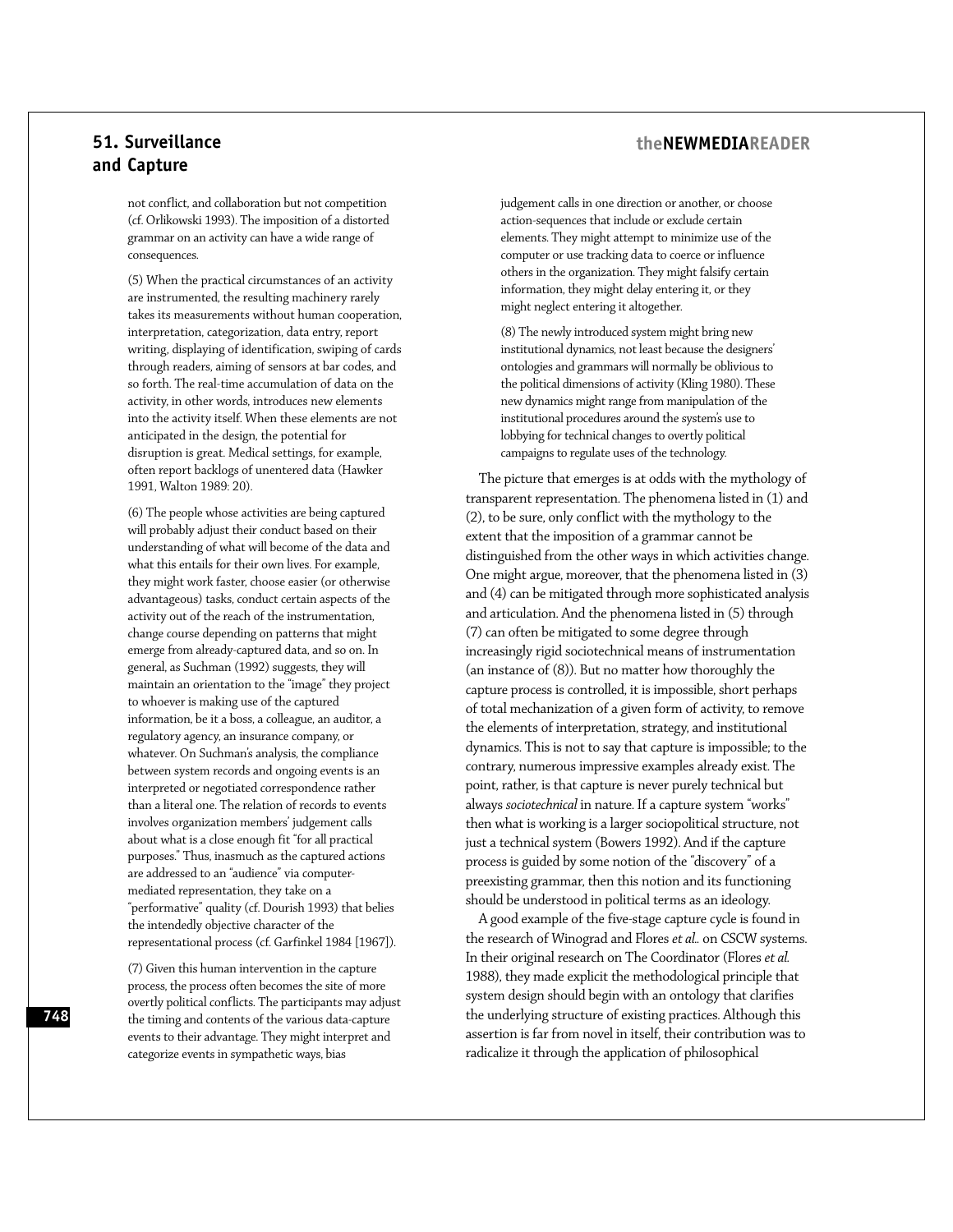concepts (Winograd and Flores 1986). The idea is that a deeper-than-normal ontology can provide a firmer and more accurate basis for system-building. Winograd and Flores take their inspiration for this project from the existential hermeneutics of Martin Heidegger's *Being and Time* (1961 [1927]). Heidegger's project was to employ successive cycles of phenomenological description to uncover successively deeper layers of ontological structure in human experience, eventually yielding some kind of authentic engagement with the ultimate ontological category of Being itself.

For Winograd and Flores, this method promises a kind of ultimate authority to their project of *a priori* clarification (Suchman 1993). Human activities, they argue, go astray when they depart from the essential structures that rigorous phenomenological analysis reveals, and computer-mediated tools can prevent such mistakes by imposing particular grammars of action upon their users. Although this idea is altogether natural within the traditions of computer science, and while Winograd and Flores' philosophy is alert to some of the oversimplifications implicit in conventional computational practices, Heidegger would have been aghast at the idea of formalizing ontological categories in computational (or otherwise mathematical) terms, much less employing machinery to enforce compliance with them.

Winograd and Flores' ontology, moreover, has little to do with Heidegger's, being drawn principally from the quite un-Heideggerian theory of speech acts (Searle 1969). In their design for The Coordinator, they provide a grammar of linguistic action in conventional state-graph notation. Users exchange electronic messages in conducting their work, and they are supposed to label each message with a particular speech act. The system, meanwhile, can capture the speechact structure of each sequence of interactions. Although some research groups have presented equivocal evaluations of The Coordinator's success in practice (e.g., Bullen and Bennett 1990), it is not my purpose to argue that such systems cannot work. Quite the contrary, I wish to portray The Coordinator and its more sophisticated successors (Marshak 1993, Medina-Mora *et al.* 1992) as deeply rooted in a social and technical tradition. Although computersupported cooperative work systems such as The Coordinator require their designers to perform particularly rigorous ontological work in the analysis and articulation phases (cf. Clawson and Bostrom 1993), this work is no

different in kind from the generations of systems analysis that have gone before it.

**1994**

**51. Surveillance and Capture**

To summarize, the phenomenon of capture is deeply ingrained in the practice of computer system design through a metaphor of human activity as a kind of language. Within this practice, a computer system is made to capture an ongoing activity through the imposition of a grammar of action that has been articulated through a project of empirical and ontological inquiry. Advances in computer science have thus gone hand-in-hand with ontological advances. Furthermore, the phenomenon of capture also underlies the tracking systems discussed in Section 2. Tracking is impossible without a grammar of states and state-changes and the technical means to detect the states (or the state-changes) when they occur. Except in the simplest cases, this will require that the grammar be imposed through one means or another: location tracking devices, paperwork, identity cards, and so forth. The resulting "technology" of tracking is not a simple matter of machinery: it also includes the empirical project of analysis, the ontological project of articulation, and the social project of imposition.

#### **5 Capture and functionality**

A variety of projects, particularly in the participatory design movement (Schuler and Namioka 1993), have sought alternatives to the engineering strategy of thoroughgoing capture, through schemes that allow people to record information in the form of computerized text (and in other computerized media as well) without imposing any detailed grammar on it. The stored materials can later be retrieved and interpreted by others. Simple electronic mail and hypertext systems work this way, as do certain more sophisticated systems (MacLean, Young, and Moran 1989).

But these systems all participate in a trade-off that goes to the core of computing: a computer—at least as computers are currently understood—can only compute with what it captures; so the less a system captures, the less functionality it can provide to its users. To understand this trade-off, consider the contrast between voice mail and electronic mail. Both media are routinely employed to convey stretches of language from one person to another, as well as a variety of other functions: storing the messages, reviewing them later, replying to them, attaching timestamps and labels to them, and so on. Nonetheless, they capture different aspects of the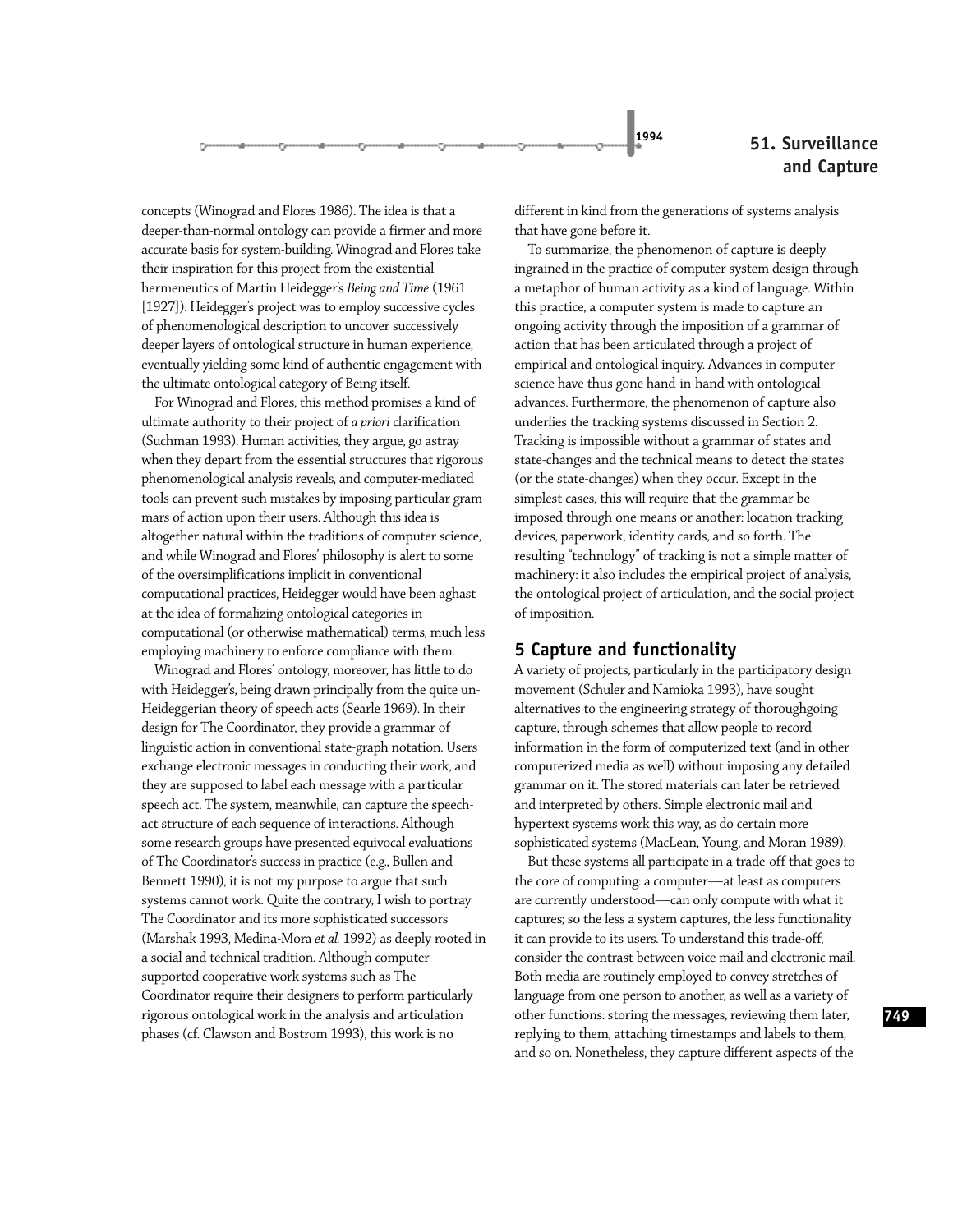language: whereas voice mail captures spoken language at the level of sampled frequency spectra, electronic mail captures written language at the level of ASCII keystrokes. Each medium thus has capacities that the other does not: voice mail, unlike e-mail, can transmit singing and languages without Latin orthographies, and e-mail archives, unlike voice mail, can be searched by keyword. Finally, neither medium captures the grammatical structure of the messages it transmits, much less anything about the content of those messages. Thus neither medium can offer features based on automatic recognition of agrammaticality, urgency, or relevance to a given topic. (It may be possible to heuristically *infer* such matters from e-mail messages, but systems for doing so are far from practical at this moment.) Some analogous examples include the contrast between painting and drawing programs, and between ASCII-based text editors and WYSIWYG word processors.

This trade-off is also found in systems for tracking human activities through automatic capture. Simply put, a system can only track what it can capture, and it can only capture information that can be expressed within a grammar of action that has been imposed upon the activity. Numerous systems, including many of the examples in Section 2, reside toward the minimal end of this trade-off since they only track simple position information. Systems like these are not particularly convincing cases of the capture model since they do not usually require much imposition beyond the installation of the tracking instruments themselves. But position tracking is frequently a precursor to more qualitatively complex kinds of capture, for example when positional information is stored along with other events or transactions that might be captured: arrival at a certain destination, crossing a certain boundary, changes in the status of materials or participants, encounters with other participants, and so forth.

The inherent trade-off of computer systems for capturing human activities underlies the most significant technical trend in their ongoing historical development: the tendency toward ever "deeper" articulation and capture of activities. As Quinn (1992: 104 ff.) has put it in the case of businesses in service industries, the "minimum replicable unit" has gotten steadily smaller:

Early in the life cycle of many service industries, the smallest truly replicable unit seemed to be an individual office, store, or franchise location. Later, as

#### **theNEWMEDIAREADER**

volume increased, it often became possible for the headquarters to develop and replicate greater efficiencies within locations by managing and measuring critical performance variables at individual departmental, sales counter, activity, or stock-keeping unit (SKU) levels. Then the successful reduction of key activities to their most refined elements allowed McDonald's, Federal Express, Wal-Mart, Citicorp, Mrs. Fields, Pizza Hut, and even the New York Stock Exchange (NYSE) to push the repeatability unit to even smaller "micro management" levels. Replicating precisely measured activity cycles, delivery times, customer query sequences, personal selling approaches, customer data, inventory control patterns, ingredients, freshness and cooking cycles, counter display techniques, cleanliness and maintenance procedures, and so on, in detail became keys to service and financial success. Lapses led to difficulties.

Each step in this process of ontological refinement requires designers to revisit each of the five stages of the capture cycle, formulating ever more refined ontologies and grammars of activity and then imposing, instrumenting, and elaborating these through work reorganization and new technology. The remainder of the paper considers certain aspects of the social organization of this process.

#### **6 Capture in society**

The previous section has described the capture model largely as something internal to the engineering and scientific traditions of computer work. And indeed, considered simply as a set of ideas, the capture model is very much a creature of computing research and its intellectual genealogy. The systems that result from the application of these ideas, though, are sociotechnical phenomena of considerable magnitude whose analysis requires us to consider numerous factors beyond the ideas themselves. It is far too early to make any final assessment of capture as a social phenomenon. Instead, I would like simply to sketch some general analytical considerations that might be helpful in guiding future research and activism.

Ideas about computers and privacy, Section 2 has argued, are, among other things, cultural phenomena. As such, they routinely structure writing and thinking on the subject without anyone necessarily being aware of them. They do so in many ways: through metaphors and other literary figures, through more or less conventionalized genres of writing, and through habits of selective perception and inquiry. As Kling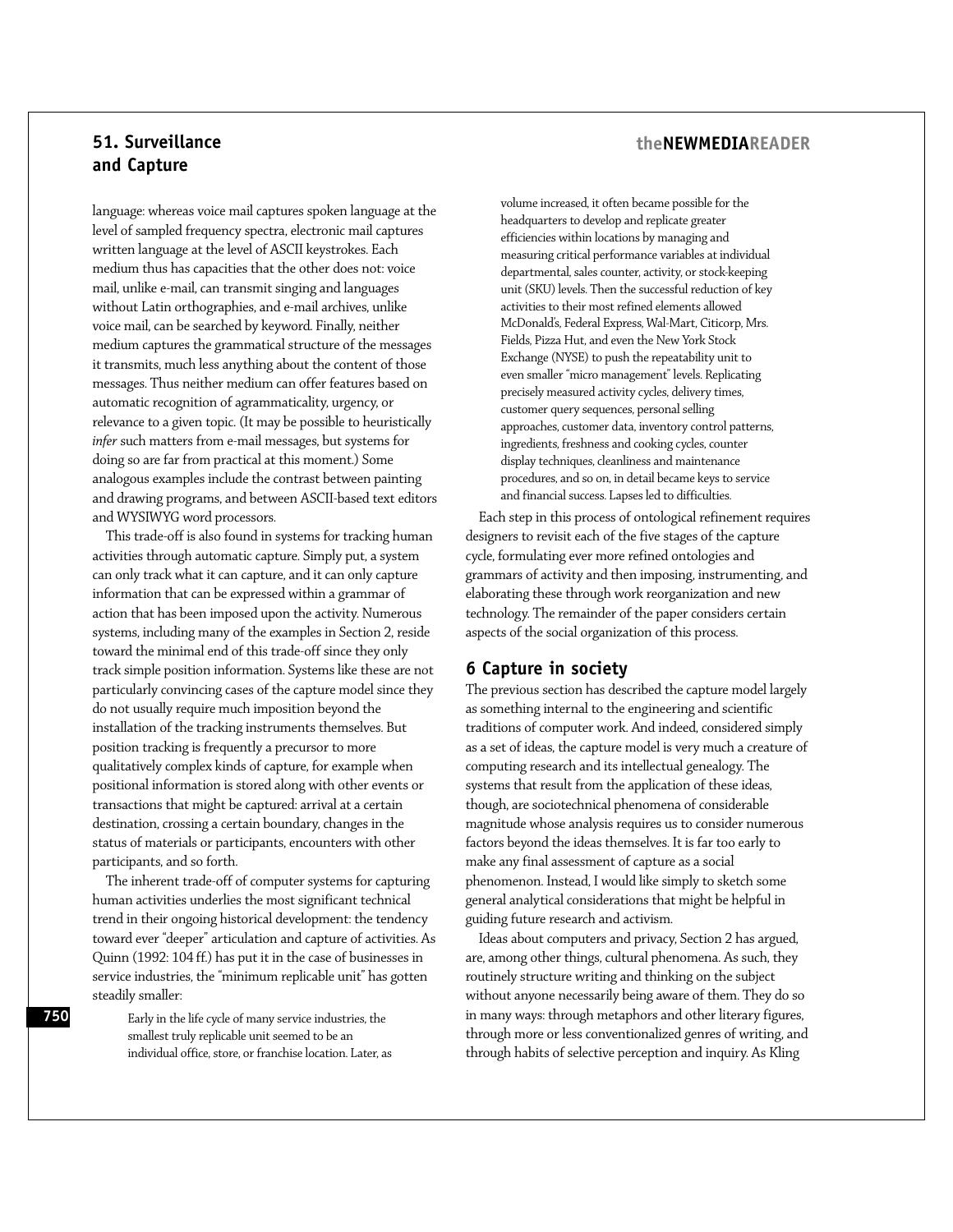

and Dunlop (1993) have pointed out, analysis of the place of computer technology in society has often been impoverished through a bifurcation into two structurally opposed genres, which they call utopian and anti-utopian. The utopian genre, as its name suggests, emphasizes good things: efficiency, the amplification of various professions' powers, and other beneficial consequences of computing. The anti-utopian genre, for its part, draws on a stock of cultural images of class conflict and totalitarian domination. Both genres are prevalent in journalistic and academic writing alike.

In the particular area of workplace computing, one strand of anti-utopian writing is found in union-oriented criticisms of managerial control imperatives (Garson 1989, Howard 1985, Shaiken 1985; cf. Rule and Attewell 1989). The argument, first formalized by Braverman (1974) but possessing deeper historical roots in the American union movement, was originally motivated by real historical conflicts over production knowledge, which consisted of the appropriation of craft knowledge through scientific management and the replacement of craft work-ways with fragmented and rationalized forms of work enforced through direct surveillance and control. An extensive school of thought has generalized this experience into a theory of the historical development of work.

Just as the utopians are often accurate in reporting the benefits of computing, these critics are surely not hallucinating the instances of computer-mediated domination they describe, particularly in certain manufacturing and distribution industries with long histories of organized workplace conflict. But a considerable body of empirical research has demonstrated that the picture, at least in the present day, is more complex than this single-factor theory can explain (Thompson 1989). In particular, Kling and Iacono (1984) argue against reducing the managerial strategies and organizational dynamics around computing to simple hierarchical control. Their goal is not simply to find a compromise or halfway position between the utopian and anti-utopian genres, but rather to develop a multi-dimensional model that elucidates a variety of interactions. In particular, they argue for an institutional model based on complex patterns of negotiation and control that operate in all directions, not just from the top down. Allen (1994), in particular, describes some emerging patterns of lateral control relations in increasingly integrated firms. Attewell (1991) broadens the scope of analysis even further,

arguing that an adequate model of organizational computing must integrate several disparate factors: an organization's environment, culture, business strategy, work organization, and labor market conditions.

**51. Surveillance and Capture**

When applied as the sole framework of computing and privacy, the surveillance model contributes to the nearinevitability of oversimplified analysis. For example, it has directed several authors' attention to the rise of computermediated schemes for detailed monitoring of work activities (e.g., Clement 1988), the idea being that distributed computer systems have the potential to establish a regime of total visibility through real-time digital representation of work activities. But while numerous workers have justly resented their experiences with such systems, the systems themselves are evolving, and the evidence is equivocal on their ubiquity, their effectiveness, and the degree of resentment they have provoked (Grant, Higgins, and Irving 1988; Kling 1989; Kling and Dunlop 1993). Again, the point is not to identify a halfway position between extreme views, but to come to a more complicated appreciation of the actual dynamics of such developments. Unfortunately, all the surveillance model offers is a metaphor of bureaucratically organized state terror that often seems disproportionate to the actual experience of corporate life. The rhetoric of "Big Brother technologies" is easily—and frequently—ridiculed through paraphrase in terms of "sinister conspiracies" and the like. The paradoxical result is that genuinely worrisome developments can seem "not so bad" simply for lacking the overt horrors of Orwell's dystopia.

To be sure, the capture model is compatible with some perfectly conventional utopian and anti-utopian scenarios. And it is worth asking, what would a total reorganization of all spheres of life in accord with the capture model be like? Some guidance on the question is available simply from the capture model's definition: grammars of action would have to be articulated for every domain of human activity (work, consumption, travel, politics medicine, and so forth), and these grammars would have to be imposed on their respective domains, with the result that sociotechnical machinery of numerous types would register every statechange of any significance in real time.

What would become of the data in this imaginary world? Whereas the surveillance model suggests that the resulting masses of data would be gathered and stored in some central location, the capture model is agnostic on this matter. Indeed,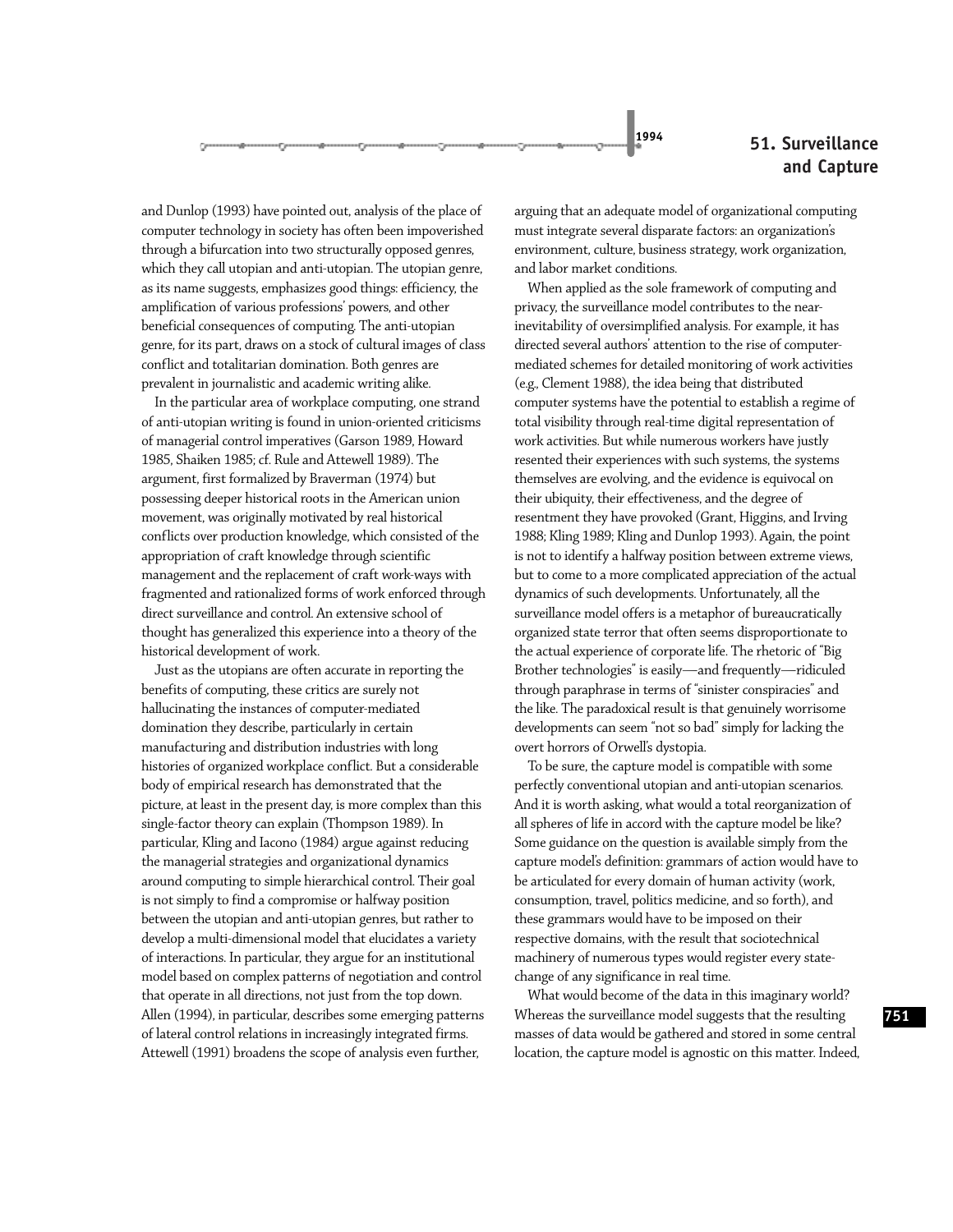the capture model emphasizes that capture, as a specifically social process, is not a unitary phenomenon. To the contrary, every domain of activity has its own historical logic, its own vocabulary of actions, and its own distinctive social relations of representation. As a result, information gathered through capture in one domain of activity may or may not be commensurable with information captured in another domain. Even without this element of unification and centralization, though, this picture of a totally captured society offers plenty of opportunity for utopian and antiutopian speculation. In particular, it has a millenarian flavor of perfect transparency of correspondence between digital representations and the now fully ordered affairs of embodied activity.

Nonetheless, this picture is wholly unsatisfactory, since it provides no notion of the larger social dynamics that capture processes will participate in or interact with. Indeed, without a worked-out conception of how real activities might actually be reorganized during the various phases of the capture cycle, this sketch of a hypothetical world of total capture is hard to distinguish in any convincing way from the utopias and dystopias associated with the surveillance model.

Any serious analysis of capture, then, will require an understanding of the social relations within which the sociotechnical phenomenon of computing is embedded. In particular, it does not suffice to postulate a historical trend toward ever-more-thorough capture of human activities without providing some way to analyze the social forces that structure the social relationships around capture in any given setting. Far from portraying "capture" as a social actor in its own right, a nuanced understanding of the capture model sketches out the landscape of possibilities and alternatives upon which particular concrete instances of capture will be contested.

In considering the institutional context of the capture model, it will help to distinguish the general concept of capture from two specific applications of grammars of action, automation and Taylorism. While "automation" has a broad meaning, referring to any introduction of new technology, it also refers more specifically to the systematic replacement of human activities with the operation of machinery. This process often involves the representation of existing forms of activity by means of grammars of action, for example by systems analysts who map out the information flows in an organization with the aim of reproducing them all in

#### **theNEWMEDIAREADER**

software. In such a project, the intention is not to instrument the activity but simply to replace it. In work rationalization according to Taylor and his followers, engineers represent existing forms of activity with the goal of reorganizing them according to principles of efficiency. Again, the resulting activity is probably not instrumented, for the simple reason that its precise structure and speed are already known.

Automation and Taylorism are both extremely restrictive approaches to work reorganization. In particular, they both address the twin imperatives of efficiency and control in the same fashion: by legislating the precise sequence of actions in advance. As a result, they are both highly inflexible. This inflexibility is reflected, in turn, in the wide range of sociological theories of organization that are based on a simple opposition between "routines" and "non-routine" (i.e., "skilled") activities (Cyert and March 1963, Nelson and Winter 1982, Sabel 1982, Stinchcombe 1990). Capture, by contrast, permits efficiency and control to be treated separately, so that people who engage in heavily captured activity have a certain kind of freedom not enjoyed by people in Taylorized work. Inasmuch as capture is based on a linguistic metaphor, this freedom is precisely the type ascribed to language users by linguistic theories of grammar—for example in Chomsky's (1971: 50) notion of "free creation within a system of rule." That is, just as the speakers of English can produce a potentially infinite variety of grammatical sentences from the finite means of English vocabulary and grammar, people engaged in captured activity can engage in an infinite variety of sequences of action, provided these sequences are composed of the unitary elements and means of combination prescribed by the grammar of action.

It is thus that captured work activities are often connected with the corporate discourse of "empowerment" (Agre forthcoming). In particular, capture is compatible with modes of work reorganization that increase the skill level of jobs, as well as with "de-skilling," since capture does not require that control be exercised through the fragmentation of jobs and the *a priori* specification of their forms. Instead, capture permits work activities to be disciplined through aggregate measures derived from captured information. Taylorite time-and-motion studies might be performed as well, but their purpose is now to ensure that highly efficient sequences of action exist in the first place. The general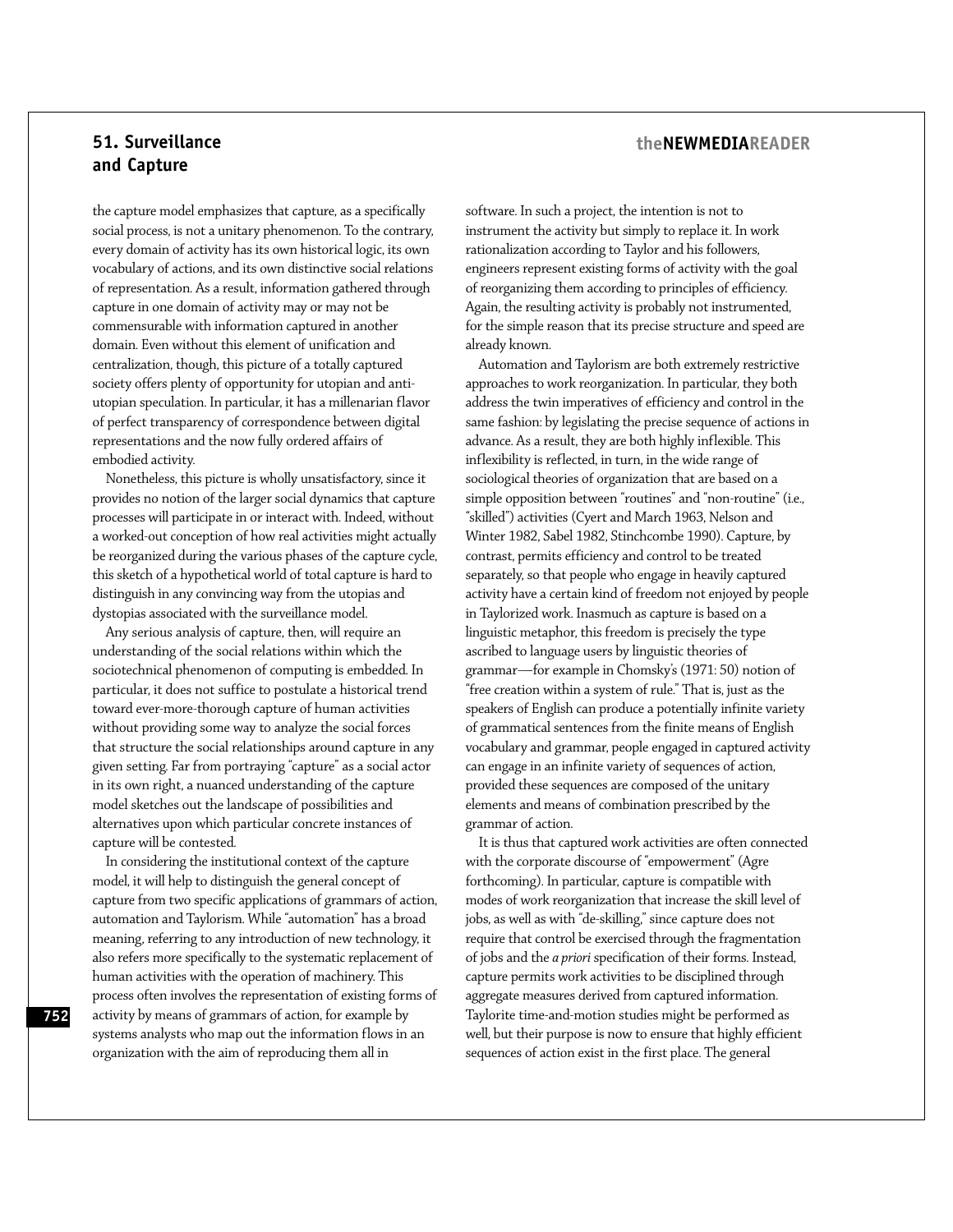picture of empowerment and measurement is consistent with a wide range of power relations, from the intensive production pressures placed on fast food workers by centralized monitoring of captured information to the relatively gentle bureaucratic negotiations experienced by doctors dealing with the medical-activity capture schemes of hospitals, health maintenance organizations, and insurance companies. In particular, the measurements that are derived from representations of captured work can be put to a variety of uses, including piece-rate pay and periodic adjustments of work methods. The ultimate use of such measurements is the establishment of bidding for services in real-time markets, whereby the control function previously provided by bureaucracy is transferred to the inherent discipline of the market. A useful theory of the capture model's place in society would provide a way of understanding when the capture model is employed, how it is employed, and how its employment affects relationships among people. A great deal of work is required before such a theory can be formulated, but at least some plausible starting points are available.

#### **7 The political economy of capture**

These general considerations provide the background for an analysis of capture as an institutional phenomenon. While institutions deserve analysis on numerous levels, I propose to focus on Ciborra's (1983, 1987) economic model of the institutional effects of information technology. The analysis in this section will be considerably more speculative than in previous sections, and should be understood as the outline of a research agenda.

Ciborra's model is based on Coase's (1937) notion of "transaction costs." Coase begins by looking at all productive human interactions as economic exchanges, and then he asks why some such relations are organized through market mechanisms and others are organized within the authority relationships of hierarchical firms. His answer, roughly speaking, is that the boundaries of firms are drawn around transactions which are less costly to perform within a hierarchy than they are to perform in a market. Transaction costs, which are the costs associated with the use of market exchange, include the costs of locating and evaluating the various goods and services for sale in the market, defining the precise nature of the goods and services to be exchanged, and negotiating and enforcing the contracts that govern the

exchange. (For the subsequent history of the theory of transaction costs, see Williamson and Winter (1991).)

**1994**

**51. Surveillance and Capture**

Markets work over time to reduce transaction costs, for the simple reason that competition tends to reduce all costs of production. For example, improved computing and communications technologies make it easier to collect and analyze information on offerings available in the market. As technological changes permit decreases in transaction costs, the theory predicts that the boundaries of firms and the contractual basis of various economic arrangements will change as well in particular ways. For example, firms may begin to purchase certain goods and services on the open market instead of organizing their production in-house, and patterns of vertical integration may change as it becomes more efficient to coordinate certain institutional interfaces through market mechanisms rather than bureaucratic organization.

Ciborra (1987: 258–260) applies this theory to the role of information technology in organizational change. Following Ouchi (1979), he extends Coase's framework slightly by distinguishing three organizational types—markets, bureaucracies, and clans—depending on the degree of ambiguity or uncertainty present in a given way of producing and selling a given product or service, and on the degree of congruence among the interests of the various parties to the interaction. According to this analysis, an economic relationship will be organized as a market (with completely separate transactions on every occasion of exchange) when ambiguity and uncertainty are low and the interests of the parties are in conflict; it will be organized as a rule-bound bureaucratic organization when ambiguity and congruity of interests are moderate; and it will be a closely knit, informal "clan" when ambiguity and congruity of interests are high. (Numerous intermediate and hybrid forms are found as well.) Formulated in this way, the theory specifically predicts that, as transaction costs are reduced, industries will demonstrate a historical trajectory in the direction from clans to hierarchies to markets.

If true, this theory ought to be invaluable to managers faced with planning the organizational concomitants of technological change. With the transition from clan to hierarchy, or hierarchy to market, or with other significant transitions in work-organization within each of these categories, the theory of transaction costs prescribes in some detail the economically most efficient and stable contractual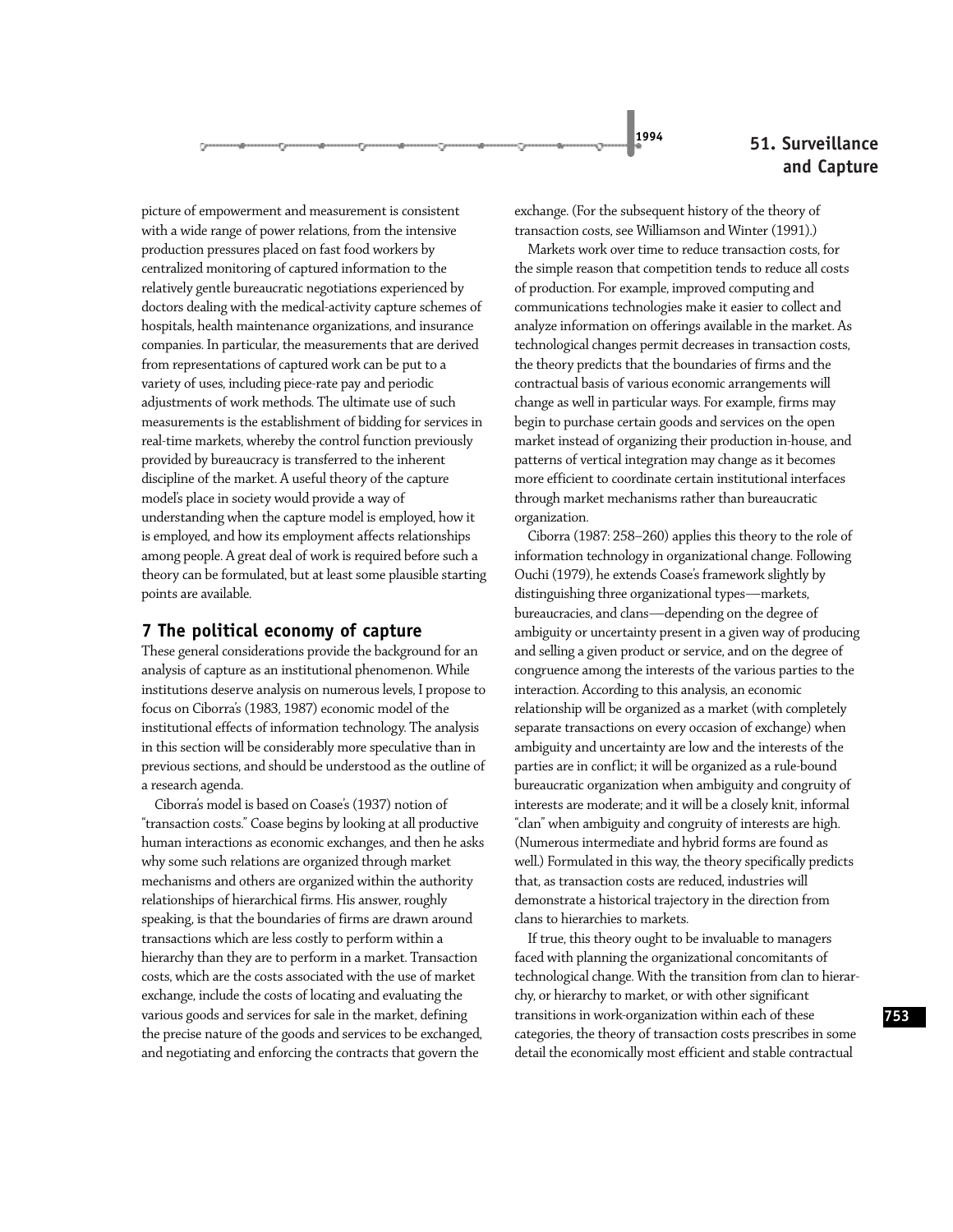form that can be given to the social relationships in the new form of work. In particular, Ciborra (1987) argues, strategies for designing and managing information technology ought to depend on which category of economic relationships is present (that is, the relationships that *will be* present once the system is working).

When applied in accordance with the capture model, information technology reduces transaction costs by imposing more clearly defined—less ambiguous and less uncertain—relationships upon the parties to economic interactions, thereby decreasing the overhead associated with coordination of various individuals' activities. More specifically, once a grammar of action has been imposed upon an activity, the discrete units and individual episodes of the activity are more readily identified, verified, counted, measured, compared, represented, rearranged, contracted for, and evaluated in terms of economic efficiency. This is a particularly simple matter when the interactions in question are already organized by market relationships, and Ciborra conjectures (1987: 263) that "market transactions rather than bureaucratic firms are at present the main field of application of DP technology, since the structured and standardized nature of those transactions make them more suitable to automation." Indeed some of the most spectacular applications of information technology are found in the operation of global markets in stocks, commodities, currencies, and derivatives built upon these things (Kurtzman 1993), and this increasingly includes generalized markets in debt streams of all sorts (Lenzner and Heuslein 1993).

But information technology can also reduce information costs when applied to work activities in bureaucracies and clans, perhaps leading these activities to change their economic organization. When designed and introduced in accord with the capture model, through the use of an ontology and grammar of social interaction, computersupported cooperative work (CSCW) tools are particularly well suited to this purpose. The grammars which such tools impose upon an organization's activities necessarily structure, to some substantial extent, the relationships among the organization's members (Ciborra and Olson 1988). In particular, Ciborra (1987: 263) recommends for this purpose the framework of speech acts and commitments (Flores and Ludlow 1981) later employed by the Coordinator (see above, Section 4). (As a general matter,

#### **theNEWMEDIAREADER**

of course, such systems are more readily implemented when supporting activities that are already organized through a grammar of action. The point is simply that they may prove suitable for less structured activities as well.) Once these qualitative structures of work interactions have been formalized and successfully submitted to automatic tracking and enforcement, it costs less to coordinate them all.

The analysis of transaction costs has political consequences for the design of computer systems that support cooperative work. For example, Ciborra and Olson (1988) assert that, in reducing transaction costs, new technologies can be designed to reinforce clan-like structures as opposed to creating economic pressures for a transition to hierarchical or market structures. But this is contrary to Coase's (1937) original argument, which is that the use of markets or hierarchies (or, by extension, clans) is determined by their relative costs, with non-market organizations' savings in transaction costs being balanced against their comparative economic inefficiencies. (Incidentally, clans should not be confused with the contemporary phenomenon of frequently reorganized multifunctional "teams," which are, economically speaking, really a kind of internal labor market.) By this logic, technologies that reduce transaction costs will, other things being equal, necessarily shift the balance in the direction of market relations. But, as Coase points out, new technologies can also reduce the costs of organizing (he cites the telegraph and telephone, though the point clearly applies to computer networks as well), thus potentially preserving or even extending the economic scope of firms even in the face of reduced transaction costs. The broader point has considerable significance for designers who wish to encourage clan-like forms of social relations as opposed to market or hierarchical relations: a focus on the reduction of transaction costs will not serve this goal.

These propositions on transaction cost economics, together with the foregoing analysis of capture, suggest a rudimentary theory of the political economy of captured information. To place this theory in perspective, it will help to consider Schiller's (1988) analysis of information as a commodity. Schiller argues against deriving the economic properties of information simply from its inherent qualities (its lack of inherent physical form, ease of duplication, and so forth). Instead, he asserts that the specific historical form of information depends on its embedding in a particular set of social relationships. Information, in particular, has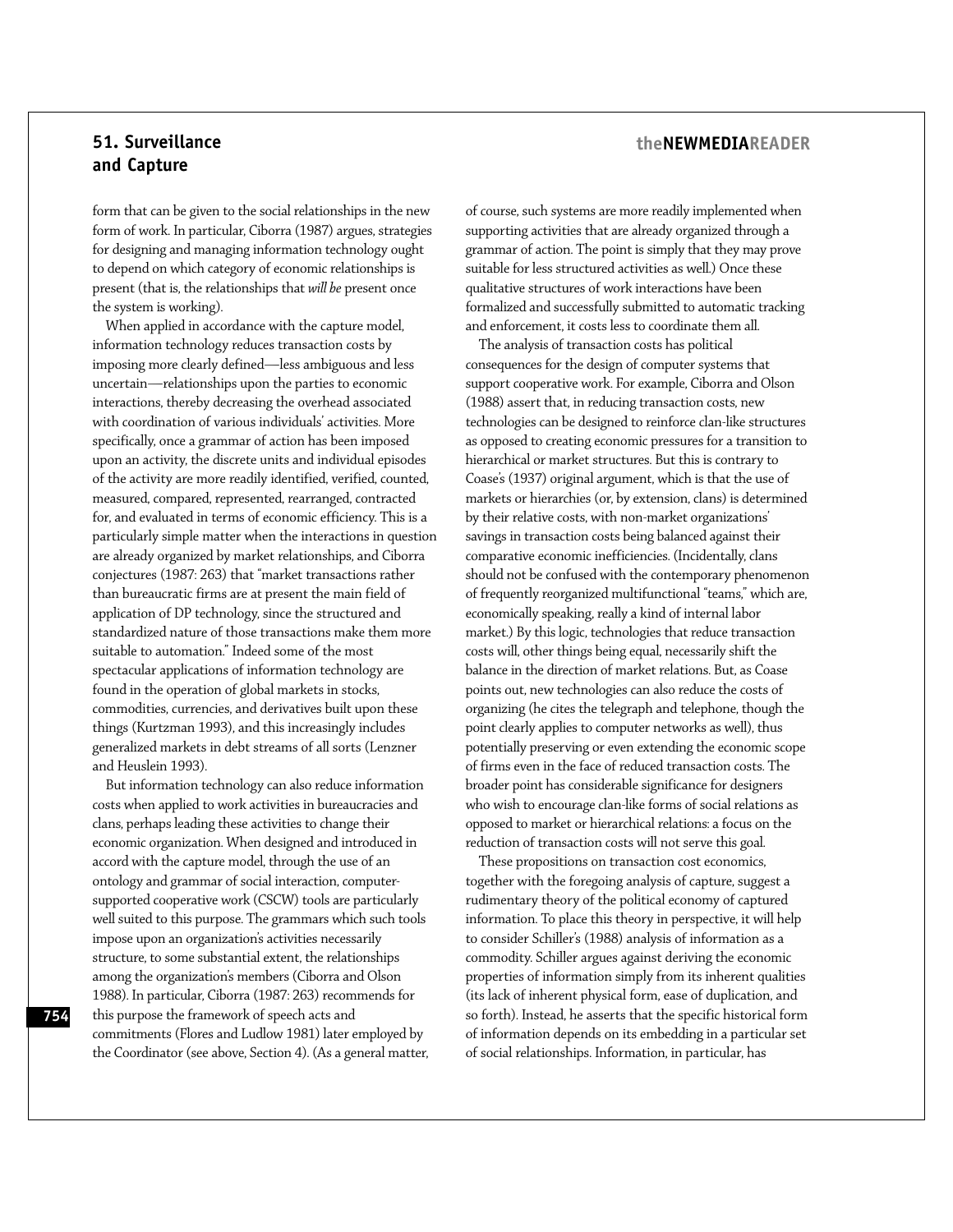increasingly become a commodity, that is, something produced, exchanged, and used within the framework of a market economy. Indeed, as a rapidly expanding sector of the market, information has become "a fundamental source of growth for the market economy as a whole (1988: 27)." Information, though, has not always been a commodity in this strict sense, and Schiller points to the historical process by which the production of information has become a market-based industry largely comparable to any other, a process that has involved the progressive reorganization of the human activities through which information is produced and used.

The economic theory of capture presented here makes it possible to extend Schiller's analysis in the case of one considerable category of information commodities, namely captured information. Regardless of its particular content, captured information is distinguished by its dual relationship—both product and representation—to the human activities upon which particular grammars of action have been imposed. In particular, the capture process makes "visible" a great deal of information-creating activity which had formerly been left implicit in the production of other, historically prior commodities. Moreover, the phenomenon of capture extends market relations not simply through the commodification of the captured information itself (if in fact that information is marketed), but also through the movement toward market relations, through a reduction in transaction costs, of the human activities that the information represents. In other words, by imposing a mathematically precise form upon previously unformalized activities, capture standardizes those activities and their component elements and thereby prepares them (again, other things being equal) for an eventual transition to market-based relationships. This transition is not a mechanical process, to be sure; attempts to impose grammars of action upon existing forms of activity are themselves forms of activity pursued by fully blown human agents, and they regularly fall prey to technical or economic miscalculations, or to the resistance of the participants. The tendency of information technology to contribute to the spread of market relations into previously hierarchical or informal territories of activity should thus be understood as the historically contingent confluence of a disciplinary practice and an economic "law," on the same basis as the mutual accommodation of supply and demand in perfect markets.

# **51. Surveillance and Capture**

That said, the role of information technology in the generalization and extension of market relations is formidable and not to be underestimated. The process is extraordinarily systematic. At the level of the professional practice of computer people it takes the form of a kind of representational crusade—the conscious formulation of a thoroughgoing system of ontological categories for the full range of productive activities, at every level from the global economy as a whole to the most refined unitary action. No matter how forbidding their discursive forms may be and no matter how esoteric much of their specific content routinely is, these ontological schemes must nonetheless be understood fundamentally not as "technical" but as "social." In other words, the practice of formulating these ontologies is, all disciplinary insularity aside, and regardless of anyone's conscious understandings of the process, a form of social theorization. And this theorizing is not simply a scholastic exercise but is part of a much larger material process through which these new social ontologies, in a certain specific sense, become real.

**1994**

The relevant sense of "reality" must be defined with care, since, as Section 4 has argued at length, the articulation and imposition of grammars of action routinely involves a kind of mythology: the idea that the activity in question has already been organized in accord with the grammar, and that the subsequent capture scheme simply reads off, in real time, a representation of this preexisting formal structure. This kind of mythology is frequently associated with the constitution of novel commodities, and may even help define the commodity-form as a social phenomenon. Indeed, the theory of transaction costs exhibits the same form of mythology, inasmuch as it presupposes that the entire world of productive activities can be conceptualized, *a priori,* in terms of extremely numerous episodes of exchanges among economic actors.

The truth, of course, is more complicated. The introduction of capture systems into existing activities requires a great deal of effort, including not simply the technical work of building and installing the system but the social work of imposing the system and then living with it. In particular, the work of imposing a capture system frequently involves conflict, as the affected parties organize resistance to it and its beneficiaries organize to overcome, dissolve, or circumvent this resistance (Agre in press). Normally these conflicts take place within the context of existing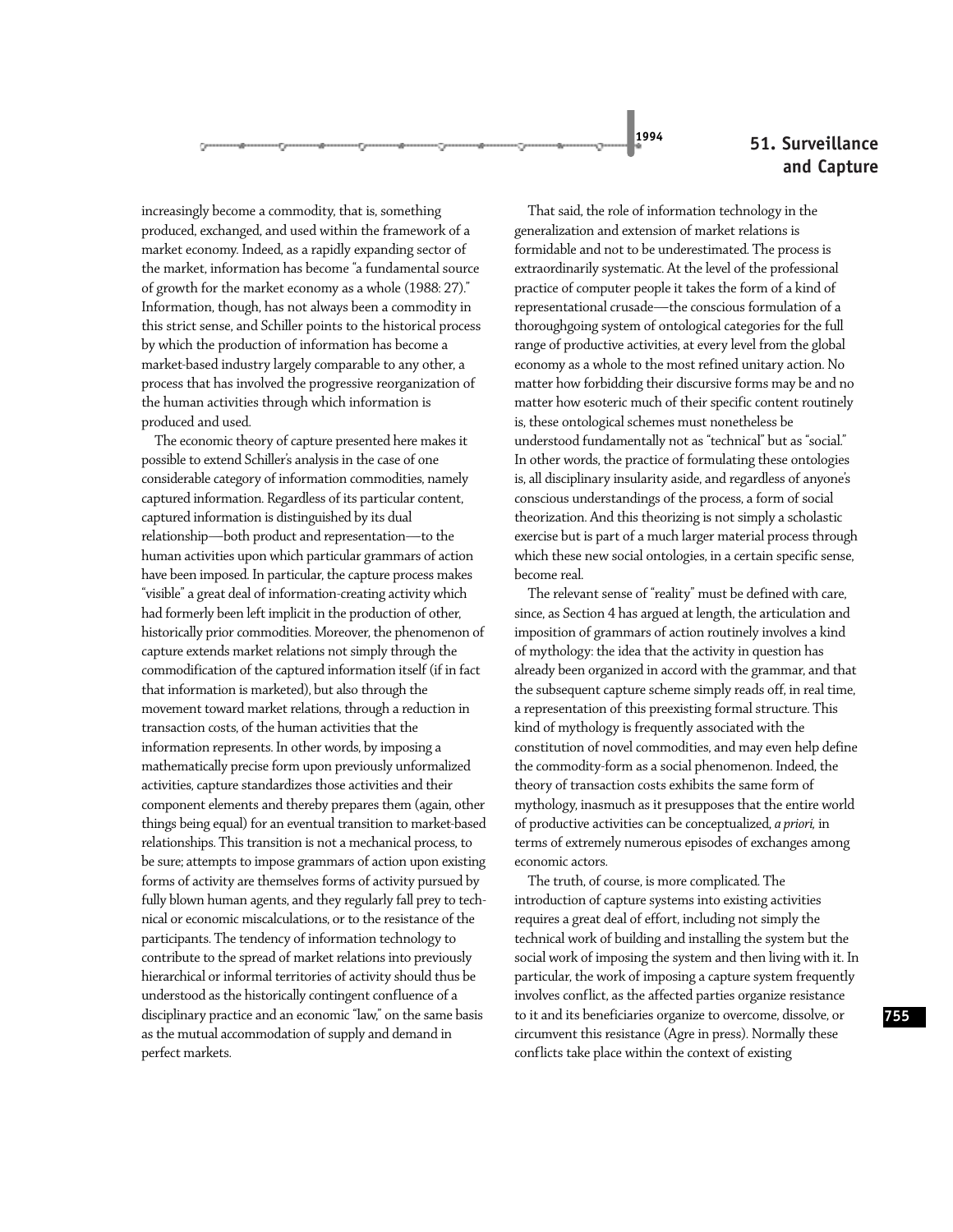organizational structures, but if the transaction cost analysis is any guide then many of these conflicts will become largely moot as the contested social relationships move increasingly toward the market. The growth in temporary employment (Negrey 1993, Sacco 1993) and the trend toward outsourcing of non-core functions (Quinn 1992) may be, at least in part, one reflection of this movement. Be this as it may, a rapidly growing literature is exploring the potentially considerable structural changes to firms and markets in which information technology may participate (Davis 1987, Quinn 1992, Scott Morton 1991).

The analysis in this section, once again, should not be understood as a finished theory but as a conjectural outline of a program of research. Lest the theory be overgeneralized, several qualifying points, already implicit in the argument above, should be emphasized. Information technology is not synonymous with the capture model (at least not in principle), the application of information technology can have other consequences besides the reduction of transaction costs, and reductions in transaction costs do not necessarily induce transitions to market relations if other, countervailing factors are present. Changes that reduce the costs of some transactions may be accompanied by, even linked to, other changes that simultaneously increase the costs of other transactions. (Indeed, Allen (1994) suggests that increased integration of production processes requires new, less routinized kinds of relationships among the people involved.) Applications of information technology are invariably accompanied by other developments and other agendas that can influence the shape and consequences of narrowly technological changes. Finally, all of these phenomena are subject to contestation on a wide variety of fronts.

These qualifications having been stated, the hypothesis seeking validation can be formulated in the largest possible terms: the computer practitioner's practice of capture is instrumental to a process by which economic actors reduce their transaction costs and thereby help transform productive activities along a trajectory towards an increasingly detailed reliance upon (or subjection to) market relations. The result is a generalized acceleration of economic activity whose social benefits in terms of productive efficiency are clear enough but whose social costs ought to be a matter of concern.

## **8 Conclusion**

The previous sections have outlined a political economy of workplace privacy, building on an analysis of the professional practice of computer people. This discussion provides some resources for a more careful consideration of the relationship between the two models of privacy, the surveillance model and the capture model, that I introduced at the outset. Let us review these models' respective definitions, recalling once again that they are intended as metaphor-systems and not as mutually exclusive categories:

(1) The surveillance model employs visual metaphors, most famously Orwell's "Big Brother is watching you"; the capture model employs linguistic metaphors by means of various grammars of action.

(2) The surveillance model emphasizes nondisruptive, surreptitious data collection; the capture model describes the readily apparent instrumentation that entails the reorganization of existing activities.

(3) The surveillance model is concerned to mark off a "private" region by means of territorial metaphors of "invasion" and the like; the capture model portrays captured activities as being constructed in real-time from a set of institutionally standardized parts specified by the captured ontology.

(4) The surveillance model depicts the monitoring of activity as centrally organized and presumes that the resulting information is centrally stored; the capture model emphasizes the locally organized nature of contests over the capture process and their structuring within particular institutional contexts.

(5) The surveillance model takes as its prototype the malevolent political activities of state organizations; the capture model takes as its prototype the quasiphilosophical project of ontological reconstruction undertaken by computer professionals in private organizations.

The body of the paper has introduced a reasonably substantive theory of capture as part of the historical dynamics of a market economy. This theory does not pretend to cover all uses of commodified information, and it would be worth exploring the possibilities of a parallel theory of information formed into commodities through processes better understood through the surveillance model. Such a theory is available in the work of Gandy (1993), who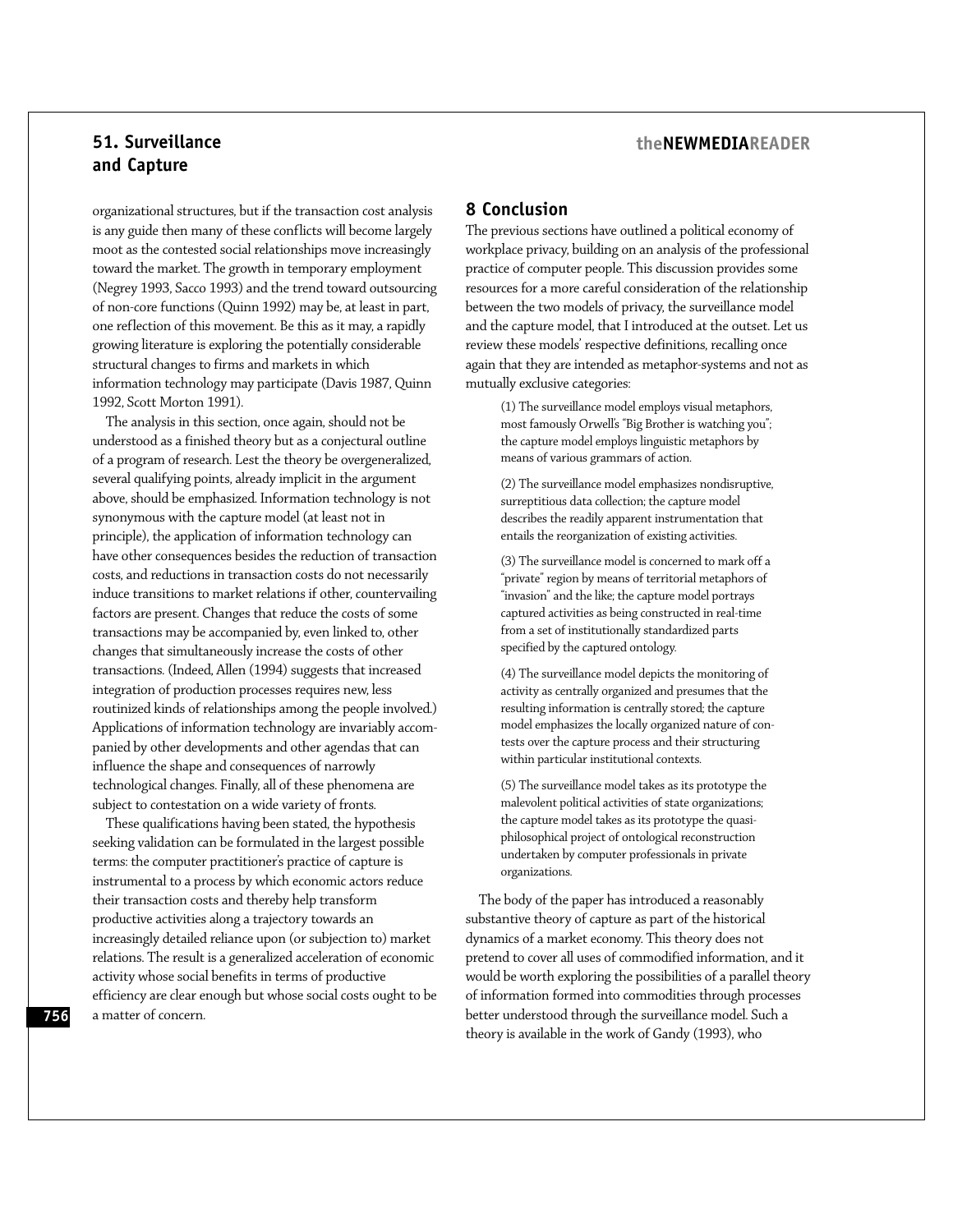emphasizes the now vast market machinery around the personal information that people leave behind in a wide range of public records and economic transactions. Much of this information, no doubt, arises in the first place through the capture of activities of various kinds. One possibility is that market pressures of various sorts tend to induce a transition in the manner in which information is collected, away from the surveillance model and toward the capture model. Such a trend, if it exists, will presumably be most marked in workplaces, where the relations of power necessary to impose grammars of action are the most fully developed. But the accumulation of personal information through medical care, the contractual conditions of insurance coverage, and driving on increasingly instrumented public roads (Bender 1991, Jurgen 1991) also provides promising sites of investigation along these lines.

Some additional topics invite further research. It would be valuable to catalog the kinds of organizational transformations that can accompany the imposition of grammars of action. Capture, and particularly the sharing and standardization of ontologies, may provide a vocabulary for exploring some of the interlocking, overlapping, and cross-fertilization among various forms of computermediated work that are evolving within the global economy (Rosenberg 1982). The processes of articulation and imposition should be studied empirically in a variety of settings, particularly with regard to the forms of "participation" that they exhibit. The genealogy of the capture model should be sought in the history of ideas and in the historical development of the computer profession and its practices. The transaction cost model of capture economics should be evaluated and extended with reference to detailed case studies.

The analysis of the capture model has significant implications for designers. It provides some tools for placing technical design-styles in larger political and economic contexts, and thereby for more consciously setting research priorities in accordance with democratic goals. This analysis might also provide some impetus for investigations of the underlying structures of design practices, and it might provide a prototype for research into the political and economic dimensions of various specific formations of design. Finally, it would seem important to articulate various countertraditions of design and their associated counter-visions of

human activity, keeping in mind the trade-offs that are stubbornly inherent in computers and computational design as these things are currently constituted.

**1994**

**51. Surveillance and Capture**

#### Acknowledgements

This paper originated in comments that I prepared as a discussant at the Symposium on Basic Research Topics at the Conference on Computer-Human Interaction in May 1992 in Monterey, California. Thanks to John Carroll and Jim Hollan for their roles in organizing this meeting. I presented a subsequent version at the Third Conference on Computers, Freedom, and Privacy in March 1993 in San Francisco. Thanks to numerous participants in this conference for their useful comments. The paper has also benefitted from comments by Jonathan Allen, Rick Crawford, Bruce Donald, Mike Robinson, Dan Schiller, Lucy Suchman, and Randy Trigg.

#### Bibliography

Philip E. Agre, From high tech to human tech: Empowerment, measurement, and social studies of computing, in Geof Bowker, Leigh Star, Les Gasser, and Bill Turner, eds *Social Science Research, Technical Systems and Cooperative Work,* forthcoming.

Philip E. Agre, Conceptions of the user in computer system design, in Peter Thomas, ed., *Social and Interactional Dimensions of Human-Computer Interfaces,* Cambridge: Cambridge University Press, in press.

Jonathan Allen, Mutual control in the newly integrated work environments, *The Information Society* 10(3), 1994, this issue.

Anonymous, Bar code data collection is the key in the success of NCR's JIT processes, *Industrial Engineering* 22(9), 1990, pages 30–32.

Paul Attewell, Big brother and the sweatshop: Computer surveillance in the automated office, Sociological Theory 5(1), 1987, 87–89. Reprinted in Charles Dunlop and Rob Kling, eds., *Computerization and Controversy: Value Conflicts and Social Choices,* Boston: Academic Press, 1991.

David Baum, Au Bon Pain gains quick access to sales data: Unixbased cooperative processing system gives restaurants a competitive advantage, *InfoWorld* 14(32), 10 August 1992, page 46.

Jacob G. Bender, An overview of systems studies of automated highway systems, *IEEE Transactions on Vehicular Technology* 40(1), 1991, pages 82–99.

John Bowers, The politics of formalism, in Martin Lea, ed., *Contexts of Computer-Mediated Communication,* New York: Harvester Wheatsheaf, 1992.

Ronald J. Brachman and Hector J. Levesque, Readings in Knowledge Representation, Los Altos, CA: Morgan Kaufmann, 1985.

Harry Braverman, *Labor and Monopoly Capital: The Degradation of Work in the Twentieth Century,* New York: Monthly Review Press, 1974.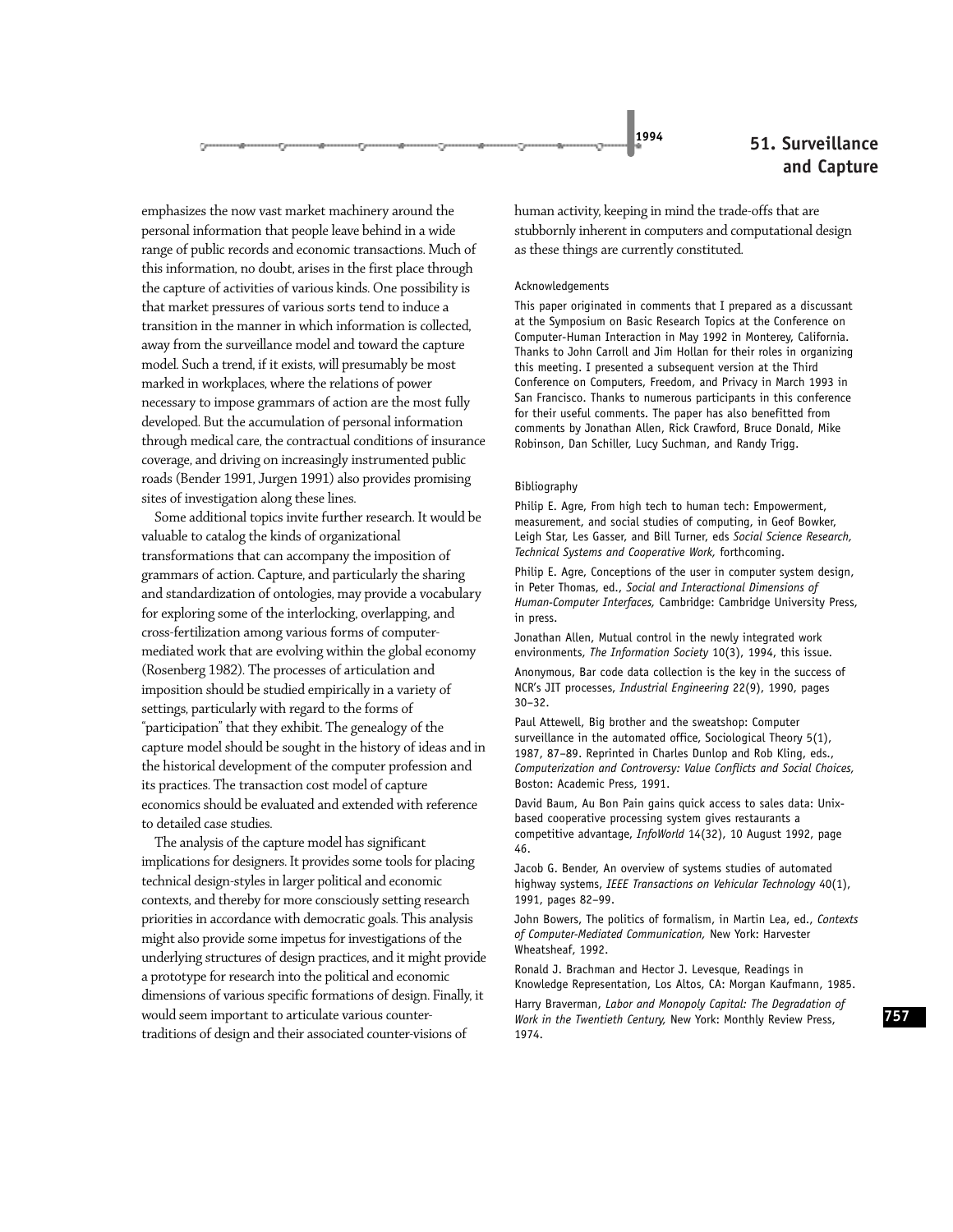Christine Bullen and John Bennett, Learning from user experiences with groupware, in *Proceedings of the ACM Conference on Computer-Supported Cooperative Work,* Portland, Oregon, 1988, pages 125–139.

David Burnham, The Rise of the Computer State, New York: Random House, 1983.

John M. Carroll and Thomas P. Moran, Introduction to this special issue on design rationale, *Human-Computer Interaction* 6(3–4), 1991, pages 197–200.

John M. Carroll, Creating a design science of human-computer interaction, in Alain Bensoussan and Jean-Pierre Verjus, eds., *Future Tendencies in Computer Science, Control, and Applied Mathematics: 25th Anniversary of INRIA,* New York: Springer Verlag, 1992.

Noam Chomsky, *Problems of Knowledge and Freedom: The Russell Lectures,* New York: Pantheon, 1971.

Claudio U. Ciborra, Information systems and transactions architecture, *International Journal of Policy Analysis and Information Systems* 21(3), 1983, pages 145–160.

Claudio U. Ciborra, Research agenda for a transaction cost approach to information systems, in Richard J. Boland, Jr. and Rudy A. Hirschheim, eds., *Critical Issues in Information Systems Research,* Chichester, UK: Wiley, 1987.

Claudio U. Ciborra and Margrethe H. Olson, Encountering electronic work groups: A transaction costs perspective, *Proceedings of the Conference on Computer-Supported Cooperative Work,* September 26–29, 1988, Portland, Oregon, pages 94–101.

Roger A. Clarke, Information technology and dataveillance, *Communications of the ACM* 31(5), 1989, pages 498–512.

Victoria K. Clawson and Robert P. Bostrom, *Facilitation: The human side of groupware,* Paper presented at the Groupware '93 Conference, San Jose, California, 1993.

Andrew Clement, Office automation and the technical control of information workers, in Vincent Mosco and Janet Wasko, eds., *The Political Economy of Information,* Madison: University of Wisconsin Press, 1988.

Ronald H. Coase, The nature of the firm, *Economica* NS 4, 1937, pages 385–405.

J. Daniel Couger, Evolution of business system development techniques, *Computing Surveys* 5(3), 1973, pages 167–198.

Richard M. Cyert and James G. March, *A Behavioral Theory of the Firm,* Englewood Cliffs, NJ: Prentice-Hall, 1963.

Stanley M. Davis, *Future Perfect,* Reading, MA: Addison-Wesley, 1987.

Bruce Donald, On information invariants in robots, unpublished manuscript.

Paul Dourish, Culture and control in a media space, in Georgio de Michelis, Carla Simone and Kjeld Schmidt, eds., *Proceedings of the Third European Conference on Computer-Supported Cooperative Work: ECSCW'93,* Dordrecht, The Netherlands: Kluwer, 1993.

Caroline A. Duffy, UPS toes the line with its package-tracking technologies, *PC Week* 10(25), 28 June 1993, page 211.

#### **theNEWMEDIAREADER**

Wayne Eckerson, Hand-held computers will help UPS track packages; tablets will let drivers capture electronic signatures, *Network World* 8(18), 6 May 1991, pages 15–16.

The Economist, Big Brother is clocking you: The technology that promised fewer traffic jams may damage your civil liberties, *The Economist*, 7 August 1993, pages 71–72.

Richard Edwards, *Contested Terrain: The Transformation of the Workplace in the Twentieth Century,* New York: Basic Books, 1979.

Scott Elrod, Gene Hall, Rick Costanza, Michael Dixon, and Jim des Rivieres, Responsive office environments, *Communications of the ACM* 36(7), 1993, pages 84–85.

James F. Fales, Exciting times for new developments in tracking systems, *Industrial Engineering* 24(5), 1992, page 14.

David H. Flaherty, *Protecting Privacy in Surveillance Societies: The Federal Republic of Germany, Sweden, France, Canada, and the United States,* Chapel Hill: University of North Carolina Press, 1989.

Fernando Flores and J. J. Ludlow, Doing and speaking in the office, in Goran Fick, Ralph H. Sprague, eds., Decision support systems: Issues and challenges, Oxford: Pergamon Press, 1980.

Fernando Flores, Michael Graves, Brad Hartfield, and Terry Winograd, Computer systems and the design of organizational interaction, ACM Transactions on Office Information Systems 6(2), 1988, pages 153–172.

Laurie Flynn, They're watching you: Electronic surveillance of workers raises privacy concerns, *San Jose Mercury News,* 13 June 1993, page 1F.

Oscar H. Gandy, Jr., *The Panoptic Sort: A Political Economy of Personal Information,* Boulder: Westview Press, 1993.

Harold Garfinkel, "Good" organizational reasons for "bad" clinic records, in *Studies in Ethnomethodology,* Polity Press, 1984. Originally published in 1967.

Barbara Garson, *The Electronic Sweatshop: How Computers are Transforming the Office of the Future into the Factory of the Past,* New York: Penguin, 1989.

Les Gasser, The integration of computing and routine work, *ACM Transactions on Office Information Systems* 4(3), 1986, pages 205–225.

Frank B. Gilbreth, *Primer of Scientific Management,* New York: Van Nostrand, 1912.

Rich Gold, This is not a pipe, *Communications of the ACM* 36(7), 1993, page 72.

Rebecca A. Grant, Christopher A. Higgins, and Richard H. Irving, Computerized performance monitors: Are they costing you

customers?, *Sloan Management Review* 29(3), 1988, pages 39–45. Michael Hammer, Reengineering work: Don't automate, obliterate, *Harvard Business Review* 68(4), July-August 1990, pages 104–112.

A. Hawker, Not standard practice, *Health Service Journal* 101, 28 March 1991, pages 31, 33.

Martin Heidegger, *Being and Time,* translated by John Macquarrie and Edward Robinson, Harper and Row, 1961. Originally published in German in 1927.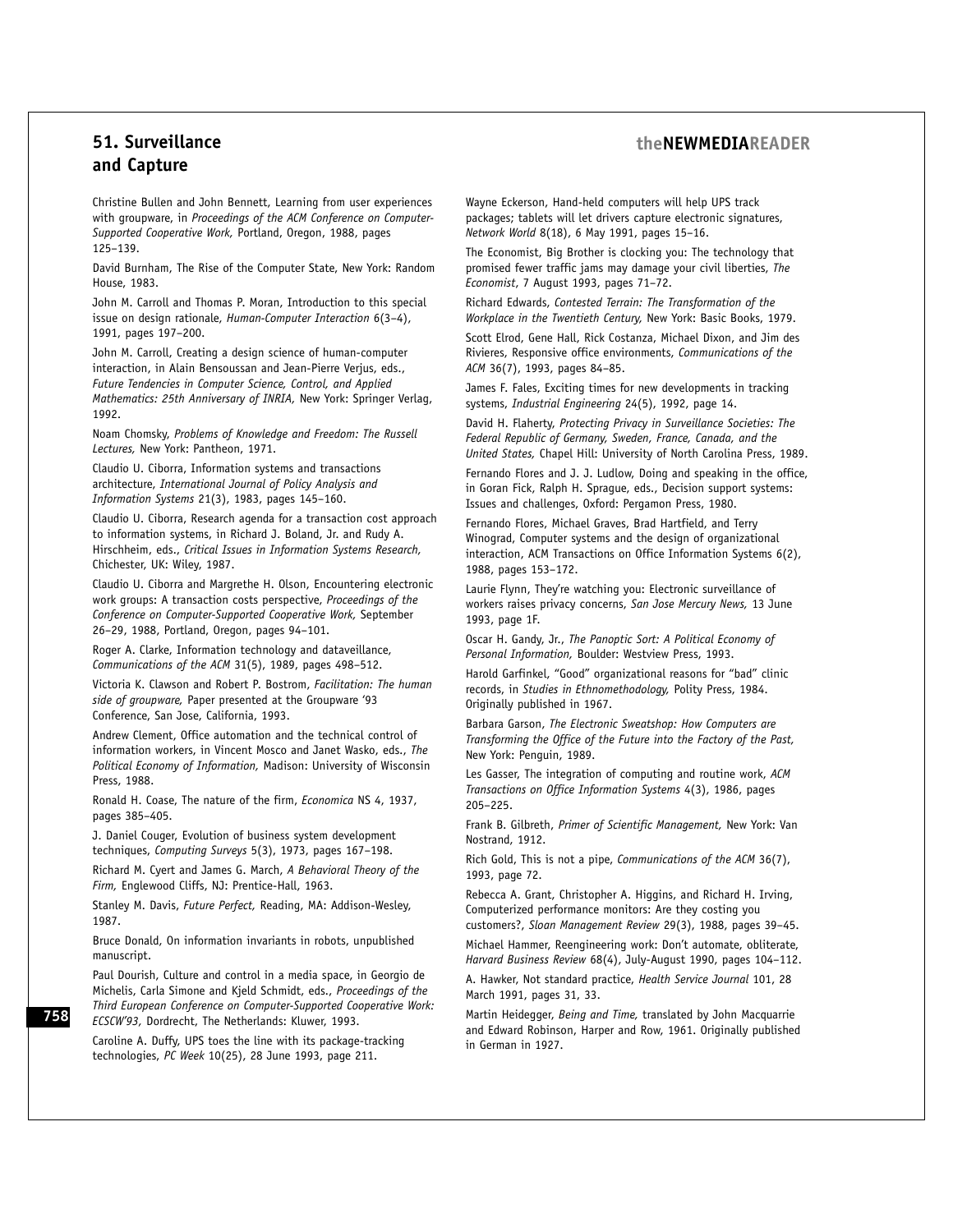Thomas Hoffman, Database control, *Information Week* 277, 9 July 1990, page 26.

Walter G. Holmes, *Applied Time and Motion Study,* New York: Ronald Press, 1938.

Robert Howard, *Brave New Workplace,* New York: Penguin, 1985.

Martin Jay, *Downcast Eyes: The Denigration of Vision in Twentieth-Century French Thought,* Berkeley: University of California Press, 1993.

H. Thomas Johnson and Robert S. Kaplan, *Relevance Lost: The Rise and Fall of Management Accounting,* Boston: Harvard Business School Press, 1987.

Ronald K. Jurgen, Smart cars and highways go global, *IEEE Spectrum* 28(5), 1991, pages 26–36.

Rob Kling, Social analyses of computing: Theoretical perspectives in recent empirical research, *Computing Surveys* 12(1), 1980, pages 61–110.

Rob Kling and Suzanne Iacono, Computing as an occasion for social control, *Journal of Social Issues* 40(3), 1984, pages 77–96.

Rob Kling, Theoretical perspectives in social analysis of computerization, in Zenon W. Pylyshyn and Liam J. Bannon, *Perspectives on the Computer Revolution,* second edition, Norwood, NJ: Ablex, 1989.

Rob Kling, Cooperation, coordination and control in computersupported work, *Communications of the ACM* 34(12), 1991, pages 83–88.

Rob Kling and Charles Dunlop, Controversies about computerization and the character of white collar worklife, *The Information Society* 9(1), 1993, pages 1–30.

Joel Kurtzman, *The Death of Money,* New York: Simon and Schuster, 1993.

Erik Larson, *The Naked Consumer: How Our Private Lives Become Public Commodities,* New York: Henry Holt, 1992.

George Lawton, Macs hit the road to keep trucks on track, help cut costs, *MacWEEK* 6(41), 16 November 1992, pages 32–33.

Ed Leibowitz, Halt: Open architecture detains prisoners under house arrest and keeps tabs on parolees, *Teleconnect* 10(11), 1992, pages 36–38.

Robert Lenzner and William Heuslein, How derivatives are transforming Wall Street, *Forbes* 151(7), 29 March 1993, pages 62–72.

William O. Lichtner, *Planned Control in Manufacturing,* New York: Ronald Press, 1924.

Stephen Loudermilk, Toronto tracks vehicles over wireless net, *PC Week* 10(6), 15 February 1993, pages 47–48.

Paul Luff, Nigel Gilbert, and David Frohlich, eds., *Computers and Conversation,* London: Academic Press, 1990.

Ronni T. Marshak, Action Technologies' workflow products, *Workflow Computing Report* 16(5), 1993, pages 1–20.

James Martin, *Strategic Information Planning Methodologies,* second edition, Englewood Cliffs, NJ: Prentice Hall, 1989.

John P. McPartlin, Press 1 for cheeseburger: IS chiefs scramble for advantage in the fast food fracas, *Information Week* 374, 18 May 1992, page 78.

Raul Medina-Mora, Terry Winograd, Rodrigo Flores, and Fernando Flores, The action workflow approach to workflow management technology, *Proceedings of CSCW–92,* Toronto, Ontario, 1992, pages 281–288.

Kenneth Meyer, Hugh L. Applewhite, and Frank A. Biocca, A survey of position trackers, *Presence* 1(2), 1992, pages 173–200.

Peter A. D. Mill, Volker Hartkopf, Vivan Loftness, and Pleasantine Drake, The challenge to smart buildings: User-controlled ecological environments for productivity, in David V. Gibson, George Kozmetsky, and Raymond W. Smilor, eds., *The Technopolis Phenomenon: Smart Cities, Fast Systems, Global Networks,* Lanham, MD: Rowman and Littlefield, 1992.

Robert B. Miller and Stephen E. Heiman, Conceptual Selling, New York: Warner, 1987.

Cynthia Negrey, *Gender, Time, and Reduced Work,* Albany: State University of New York Press, 1993.

Richard R. Nelson and Sidney G. Winter, An Evolutionary Theory of Economic Change, Cambridge: Harvard University Press, 1982.

Wanda J. Orlikowski, Learning from Notes: Organizational issues in groupware implementation, *The Information Society* 9(3), 1993, pages 237–250.

William G. Ouchi, A conceptual framework for the design of organizational control mechanisms, *Management Science* 25(9), 1979, pages 838–848.

Jeff Y.-C. Pan and J. Marty Tenenbaum, An intelligent agent framework for enterprise integration, *IEEE Transactions on Systems, Man and Cybernetics* 21(6), 1991, pages 1391–408.

Charles Piller, Privacy in peril: how computers are making private life a thing of the past, *Macworld* 10(7), 1993, pages 124–130.

James Brian Quinn, *Intelligent Enterprise: A Knowledge and Service Based Paradigm for Industry,* New York: Free Press, 1992.

Timothy R. Rabel, Software and privacy: revising Orwell, IEEE Software 10(3), 1993, pages 92–93.

Kevin Robins and Frank Webster, Cybernetic capitalism: Information, technology, everyday life, in Vincent Mosco and Janet Wasko, eds., *The Political Economy of Information,* Madison: University of Wisconsin Press, 1988.

Lura K. Romei, Software helps find the applicants you need, *Modern Office Technology* 36(8), 1991, pages 52–53.

Nathan Rosenberg, *Technological interdependence in the American economy, Inside the Black Box: Technology and Economics,* Cambridge: Cambridge University Press, 1982.

James B. Rule, Private Lives and Public Surveillance: Social Control in the Computer Age, New York: Schocken Books, 1974.

James Rule and Paul Attewell, What do computers do?, *Social Problems* 36(3), 1989, pages 225–241.

Charles F. Sabel, *Work and Politics: The Division of Labor in Industry,* Cambridge: Cambridge University Press, 1982.